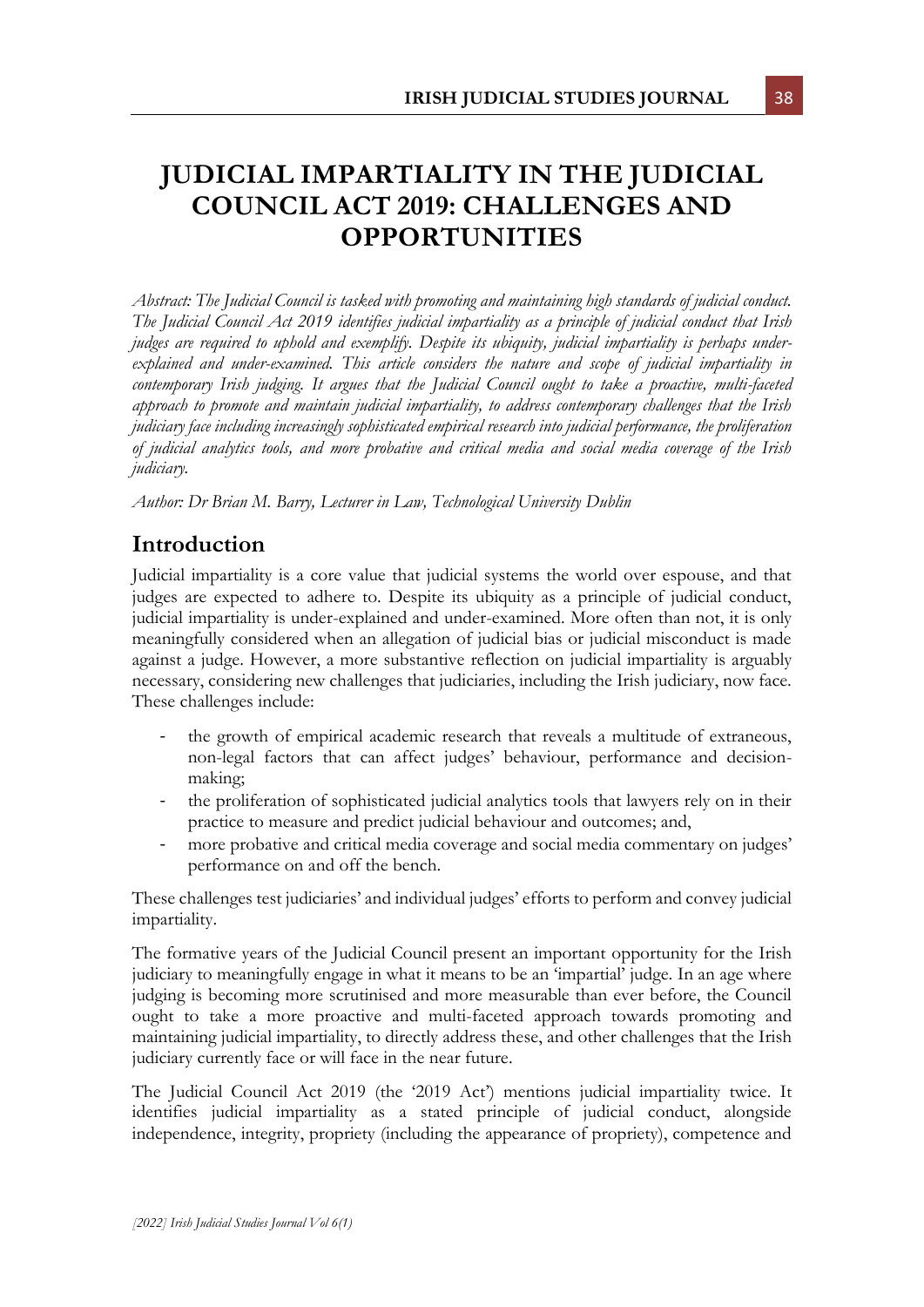diligence and to ensure equality of treatment to all persons before the courts.<sup>1</sup> S7(1)(b) of the 2019 Act, which details the functions of the Judicial Council provides:

The functions of the Council shall be to promote and maintain—

…

(b) high standards of conduct among judges, having regard to the principles of judicial conduct requiring judges to uphold and exemplify judicial independence, impartiality, integrity, propriety (including the appearance of propriety), competence and diligence and to ensure equality of treatment to all persons before the courts.

S43(2) sets out the functions of the Judicial Conduct Committee, a committee comprising 13 members to deal with matters of judicial conduct, as follows:

The function of the Judicial Conduct Committee shall be to promote and maintain high standards of conduct among judges, having regard to the principles of judicial conduct requiring judges to uphold and exemplify judicial independence, impartiality, integrity, propriety (including the appearance of propriety), competence and diligence and to ensure equality of treatment to all persons before the courts.

Three key points arise from these sections: first, judges must *uphold* and *exemplify* judicial impartiality (among other principles of judicial conduct), second, one of the Council's core functions is to *promote* and *maintain* high standards of judicial conduct, including the principle of judicial impartiality and, third, a committee within the Council, the Judicial Conduct Committee, is specifically designated to this function. The 2019 Act does not define judicial impartiality, nor does it set out specifically how the Council or the Judicial Conduct Committee ought to promote and maintain high standards of judicial conduct, including judicial impartiality.

To briefly outline the work of the Judicial Conduct Committee to date, the Committee was established on 30 June 2020. Three subcommittees were subsequently formed, each focused on dealing with a distinct element of the judicial conduct regime: one dealing with drafting guidelines on judicial conduct and ethics, one tasked with preparing procedures for resolution of complaints by informal means, and one considering and drafting complaints procedures.<sup>2</sup> The Committee submitted draft guidelines to the Council's Board on 28 June 2021, and the Council duly adopted those guidelines on 4 February 2022. The Bangalore Principles, which are discussed further below, formed the basis of the draft guidelines, including the guidelines' treatment of the principle of judicial impartiality.<sup>3</sup>

The principle that judges must be impartial is almost ubiquitous in judicial systems around the globe, yet judicial impartiality is an amorphous concept that does not enjoy a precise

 $1 s 7(1)(b)$  of the 2019 Act.

<sup>2</sup> Judicial Council, 'Annual Report' (Judicial Council 2020) 26.

<sup>&</sup>lt;sup>3</sup> Impartiality is set out as 'Principle 2' in the Judicial Council's Guidelines for the Judiciary on Conduct and Ethics. The text adopted by the Council is almost identical to the equivalent text describing impartiality in the Bangalore Principles, except for the addition of Principle 2.6 in the Council's guidelines which provides guidance to judges on the the issue of recusal from a case. See further, Judicial Council, 'Judicial Conduct and Ethics Guidelines' (4 February 2022) <https://judicialcouncil.ie/news/judicial-council-conduct-and-ethicsguidelines/> accessed 7 March 2022.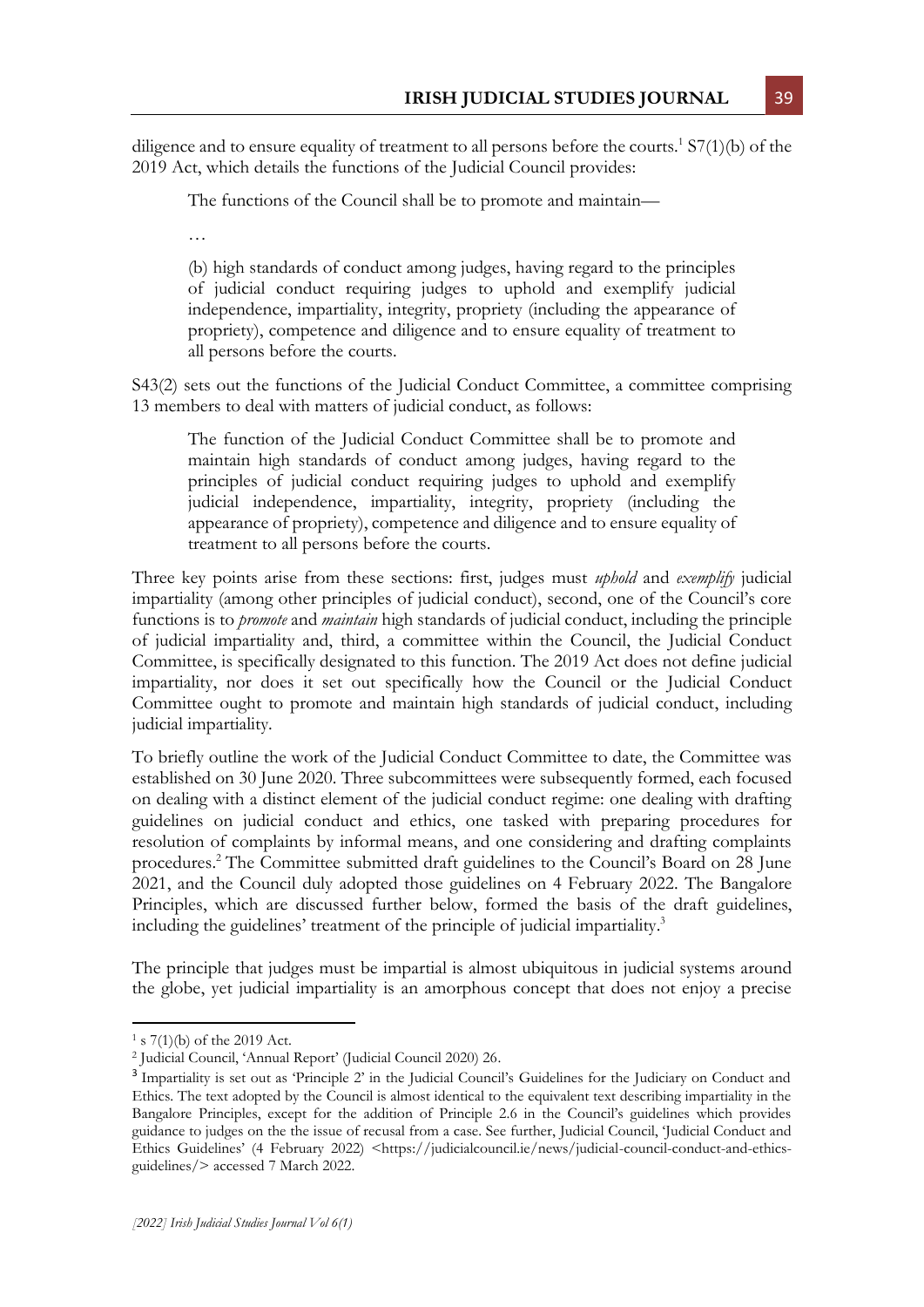definition. Given it is a central tenet of what we expect from our judges, it is necessary to investigate what judicial impartiality means, and what its scope is, in order to understand how it applies in the 2019 Act, and how the Council can best promote and maintain it.

The remainder of this article is set out as follows: the next section briefly considers the literature explaining and examining judicial impartiality from theoretical and practical perspectives. The section after that outlines how three challenges that the Irish judiciary (and, indeed, other judiciaries) face – probative empirical research on judicial behaviour and decision-making, the proliferation of judicial analytics tools, and heightened media and social media scrutiny of Irish judges and their work – may affect judicial impartiality, and perceptions of it, in Ireland. The article concludes with some reflections on how the Judicial Council might best approach its statutory function to promote and maintain high standards of judicial conduct, with a particular emphasis on judges' duty to uphold and exemplify judicial impartiality.

### **What is Judicial Impartiality?**

Judicial impartiality, as a principle of good judicial conduct, has long-standing prominence in several ancient legal systems and foundational works of legal philosophy: the Babylonian code of Hammurbai,<sup>4</sup> and Indian<sup>5</sup> and Mongolian<sup>6</sup> legal systems recognised it as a key value, Socrates identified it as an essential quality of a judge,<sup>7</sup> and Biblical and Roman sources referred to it.<sup>8</sup> It is accepted in key modern international legal instruments such as the Universal Declaration of Human Rights and the Bangalore Principles of Judicial Conduct.<sup>9</sup>

Despite its considerable pedigree as a core principle of judicial conduct espoused by judicial systems the world over, judicial impartiality is 'rarely subject to sustained theoretical analysis,<sup>'10</sup> and, to borrow a phrase, 'more easily acclaimed than understood.'<sup>11</sup> Judicial scholar Charles Gardner Geyh wryly observed that judicial impartiality is 'a feel-good term like 'puppies' and 'pie' that no decent soul would denigrate.'<sup>12</sup> Judith Resnik took a more withering view: judicial impartiality has been reduced to a 'buzz word',<sup>13</sup> with current requirements that 'seem almost perfunctory – either not to be taken seriously or to be understood as ritualistic incantations of a tradition, the content of which is obscure.'<sup>14</sup>

<sup>4</sup> Joe McIntyre, *The Judicial Function: Fundamental Principles of Contemporary Judging* (Springer 2019) 17.

<sup>&</sup>lt;sup>5</sup> In ancient Indian courts, judges took an oath of the son of Vivasan, the oath of impartiality. The son of Vivasvan is Yama, the god of death, considered to be impartial to all living beings. The Hon Justice SS Dhavan, 'The Indian Judicial System: A Historical Survey' (Allahabad High Court) 3.

<sup>6</sup> Paul Ratchnevsky, 'Jurisdiction, Penal Code, and Cultural Confrontation under Mongol-Yüan Law' (1993) Asia Major 161, 162–163.

<sup>7</sup> Bertha Wilson, 'Will Women Judges Really Make a Difference' (1990) 28 Osgoode Hall Law Journal 507, 508. <sup>8</sup> McIntyre (n 4) 17.

<sup>9</sup> For an overview of the origins and evolution of judicial impartiality, see 'Judicial Impartiality: Conceptions of Judicial Impartiality in Theory and Practice' (Australian Law Reform Commission 2021) Background Paper JI4 4–6.

<sup>10</sup> McIntyre (n 4) 161.

<sup>11</sup> The Right Hon Sir Ninian M Stephens, 'Judicial Independence - A Fragile Bastion' in Shimon Shetreet and Jules Deschênes (eds), *Judicial independence: the contemporary debate* (Martinus Nijhoff Publishers 1985) 529.

<sup>12</sup> Charles Gardner Geyh, 'The Dimensions of Judicial Impartiality' (2013) 65 Florida Law Review 493, 494.

<sup>13</sup> Judith Resnik, 'On the Bias: Feminist Reconsiderations of the Aspirations for Our Judges' (1988) 61 Southern California Law Review 1877, 1882.

<sup>14</sup> ibid 1876–1877. Resnik also points out the irony that in the male-dominated domain of judging Lady Justice is the emblem of the paradigm impartial judge.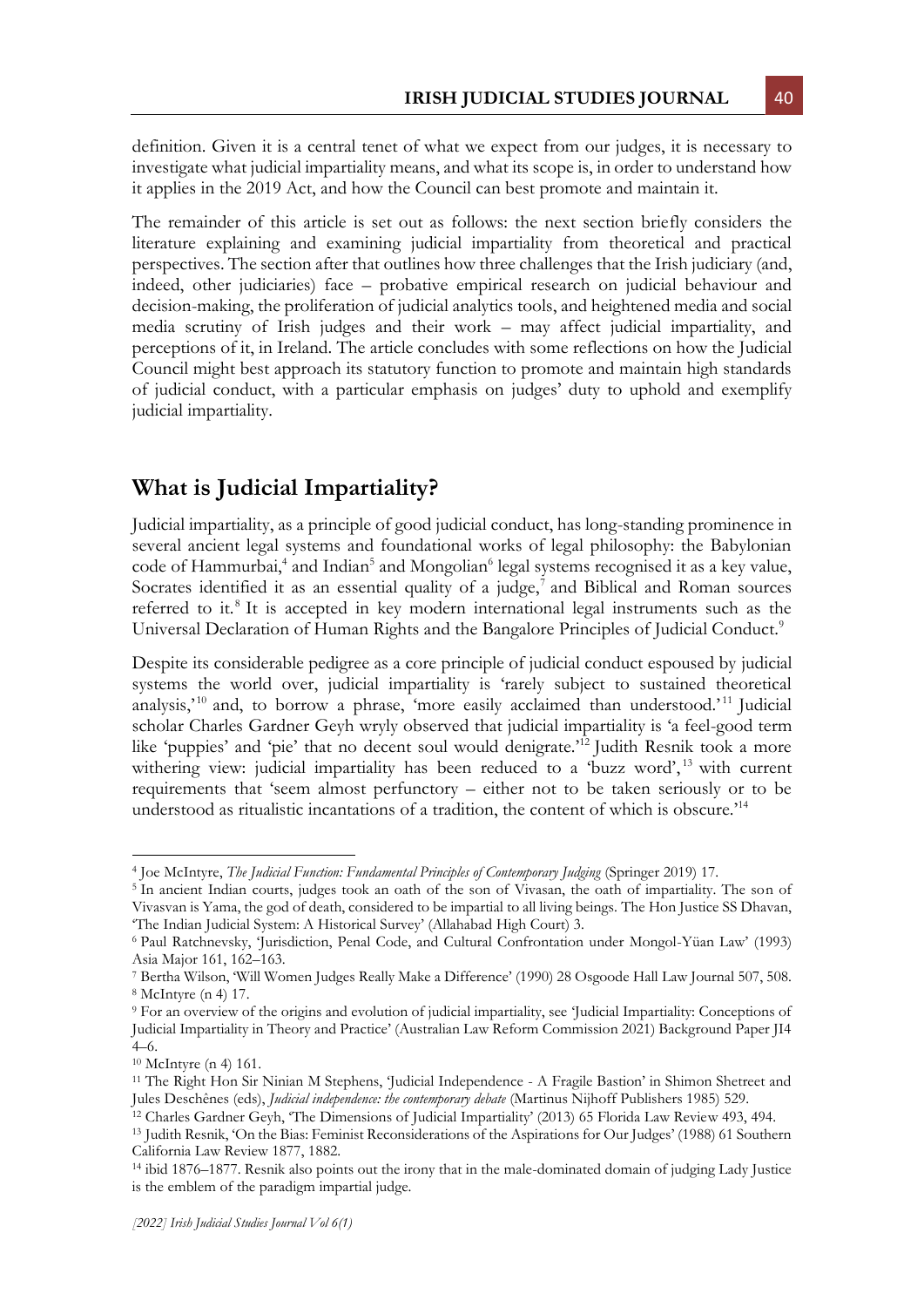Impartiality, in a literal and general sense, involves several overlapping considerations: equality of treatment ('treating all rivals or disputants equally'),<sup>15</sup> an absence of bias and prejudice ('not prejudiced towards or against any particular side or party; fair; unbiased'),  $^{16}$ and not being involved or invested in the outcome of a decision ('[s]omeone who is impartial is not directly involved in a particular situation, and is therefore able to give a fair opinion or decision about it').<sup>17</sup>

*Judicial* impartiality, then, is simply impartiality applied to the judicial function, with connotations of judging equally, fairly, without bias or prejudice, and without being personally involved or invested in the outcome of a case. However, there is more to it than that. Judges perform their function in a complex and dynamic environment and serve different audiences: parties to litigation, the court they sit on, and the wider public. They also must exercise their functions within set rules of court procedure. They perform their function in a specific institutional, political and cultural context.<sup>18</sup> These layers of the judicial role make putting order on the nature and scope of judicial impartiality that bit more complex. Geyh offers perhaps the clearest and most convincing theoretical framework for understanding the multi-faceted nature of judicial impartiality.<sup>19</sup> He argues that judicial impartiality possesses three dimensions: i) a procedural dimension, ii) an ethical dimension, and iii) a political dimension. Each dimension concerns judicial impartiality as it applies to three different audiences: the procedural dimension concerns judicial impartiality for parties to litigation,<sup>20</sup> the ethical dimension is for judges themselves,<sup>21</sup> and the political dimension concerns judicial impartiality for the body politic and the wider public.<sup>22</sup>

Aside from thinking about judicial impartiality as possessing different dimensions for different audiences, commentators have also considered two main types of values that underpin judicial impartiality: *intrinsic* value and *instrumental* value.<sup>23</sup> Judicial impartiality has *intrinsic* value in that a judge who adheres to the principle acknowledges the dignity of litigants appearing before courts, and recognises that exercising judicial power may affect others beyond the immediate parties to the litigation.<sup>24</sup> Judicial impartiality also has *instrumental* value because it promotes accuracy of fact-finding, and makes people adversely affected by a

<sup>&</sup>lt;sup>15</sup> Definition from Lexico (Oxford), <https://www.lexico.com/definition/impartial> accessed 12 February 2022.

<sup>16</sup> Definition from Collins English Dictionary

<sup>&</sup>lt;https://www.collinsdictionary.com/dictionary/english/impartial> accessed 12 February 2022.  $17$  ibid.

<sup>18</sup> Impartiality, notes Resnik, is a term that is 'culturally dependent.' Resnik (n 13) 1886.

 $19$  Geyh (n 12).

<sup>&</sup>lt;sup>20</sup> Where there is judicial impartiality in a procedural sense, parties enjoy a fair hearing from a judge who adheres to norms of procedural justice (the right to a fair trial, or due process in the United States). Rules of litigation are adhered to. Judges recuse themselves from a case where appropriate. This is all for the benefit of the parties to the litigation.

<sup>&</sup>lt;sup>21</sup> The ethical dimension refers to the ethics of judging in an impartial way. The main beneficiaries here are the judges themselves. Taking an oath to be impartial and adhering to a standard of judicial impartiality serves their interests: 'impartiality is an end in itself for the good judge.' Geyh (n 12) 523.

<sup>&</sup>lt;sup>22</sup> ibid 529. The political dimension of judicial impartiality refers to impartiality with the end goal of enhancing or preserving a judiciary's institutional legitimacy within the body politic and in the eyes of the public; the beneficiary here is the public.

<sup>&</sup>lt;sup>23</sup> The paradigm of judicial audiences is also considered by scholars investigating what judicial accountability means. See further, Dejo Olowu, 'Quest for Universal Standards of Judicial Integrity: Some Reflections on the Bangalore Principles' (2013) 69 India Quarterly 179, 182.

<sup>24</sup> Mark Aronson, Matthew Groves and Greg Weeks, *Judicial Review of Administrative Action and Government Liability* (6th ed, Thomson Reuters 2017) 644.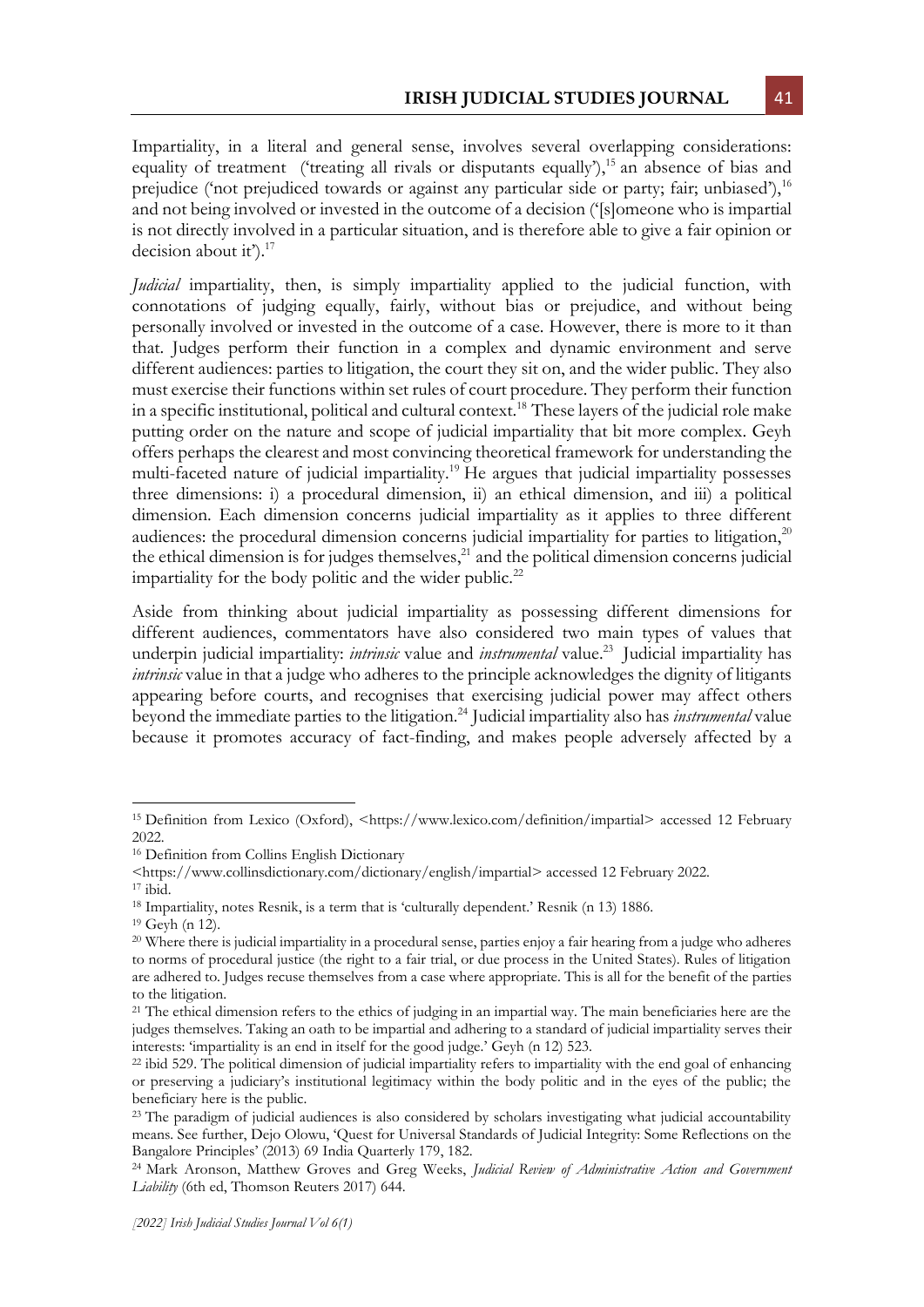judge's decision more likely to accept it, reducing enforcement costs in the decision-making process.<sup>25</sup>

Judges and commentators alike contend that judicial impartiality is fundamental to the public's confidence in a judiciary: its legitimacy 'rests on the perception of judicial impartiality'. <sup>26</sup> Lord Denning observed that '[j]ustice must be rooted in confidence: and confidence is destroyed when right-minded people go away thinking: 'The judge was biased'.<sup>27</sup> These reflections suggest that judicial impartiality is as much about the public's *perception* of it as it is about its actual existence in measurable terms. At a fundamental level, a judiciary's institutional legitimacy depends on public confidence that it will perform its function impartially; judiciaries will not be followed if they are not respected.<sup>28</sup> In this sense, judicial impartiality has a performative quality to it: judges (both as individuals and as part of a collective judiciary) ought to *convey* impartiality outwardly. This is an important facet of impartiality to consider in light of the present-day context in which judges judge both in Ireland and further afield: judges and their decision-making are more visible and under more scrutiny by the public and the media than ever before.

Finally, it is worth considering how the leading international instrument codifying judicial conduct, the Bangalore Principles of Judicial Conduct, addresses judicial impartiality, particularly given the Judicial Conduct Committee relied heavily on it when drafting the Guidelines for the Judiciary on Conduct and Ethics ultimately adopted by the Judicial Council. While the Bangalore Principles set out judicial impartiality as a stated principle, it does not define it, although it emphasises that it 'applies not only to the decision itself but also to the process by which the decision is made.'<sup>29</sup> In terms of the *application* of judicial impartiality, the Bangalore Principles mirror some of the themes set out above in this section; for example, a judge shall perform duties 'without favour, bias or prejudice,' and a judge shall ensure their conduct 'maintains and enhances the confidence of the public.<sup>30</sup>

The next section considers present and near-future challenges that the Irish judiciary faces when considering judicial impartiality.

### **Challenges to the Irish Judiciary**

#### **Measuring Judicial Impartiality: Empirical Research on Extraneous, Non-Legal Factors that Affect Judging**

Judicial impartiality is not binary in the sense that a judge is absolutely impartial *or* not. There is a wealth of empirical evidence from a variety of academic disciplines showing that judges in different jurisdictions are susceptible to a range of extraneous, non-legal factors that can affect their decision-making and judicial outcomes. From the mid- $20<sup>th</sup>$  century onwards, political scientists measured the political leanings of judges in their decision-making, starting out by observing decision-making on the higher courts of the US judicial system, and extending the enquiry to many other jurisdictions.<sup>31</sup> From around the 1970s onwards,

<sup>25</sup> ibid 622.

<sup>26</sup> Cassandra Burke Robertson, 'Judicial Impartiality in a Partisan Era' (2018) 70 Florida Law Review 739, 739.

<sup>27</sup> *Metropolitan Properties Co (FGC) Ltd v Lannon* (1969) 1 QB 577, 599.

<sup>28</sup> McIntyre (n 4) 174–175.

<sup>29</sup> Value 2, Impartiality.

<sup>30</sup> For background and analysis to the Bangalore Principles of Judicial Conduct, see Olowu (n 23).

<sup>31</sup> See further, Brian M Barry, *How Judges Judge: Empirical Insights Into Judicial Decision-Making* (Informa Law from Routledge 2021) ch 4.5.4 Judges' politics and decision-making: a global perspective.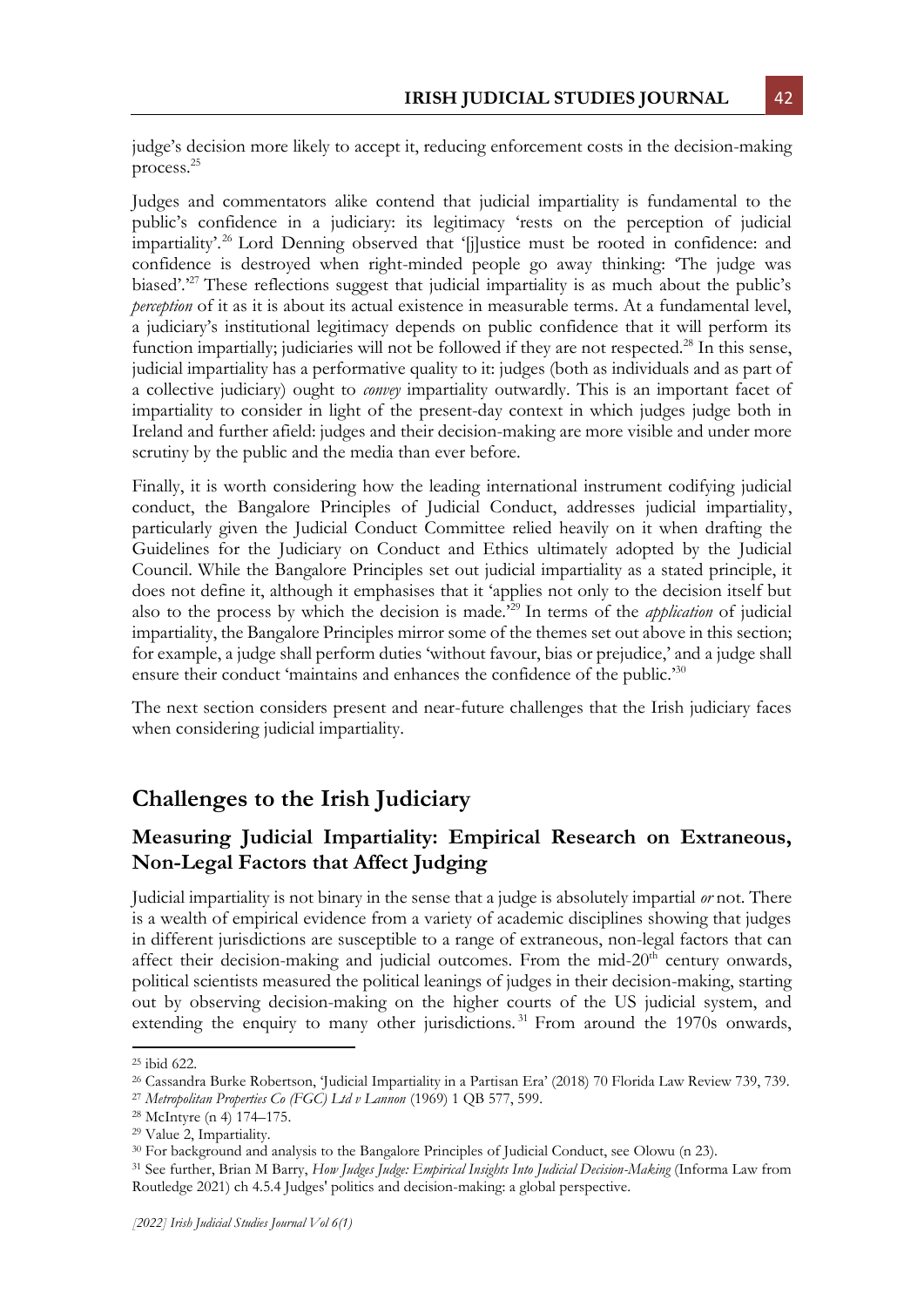researchers began exploring correlations between judges' personal and demographic characteristics and their decision-making – for instance, whether judges of different races, ethnicities, genders, ages and religions decide specific types of cases differently. Related to this, researchers have also enquired whether – all other things being equal – judges favour or disfavour litigants with specific personal or demographic characteristics; so-called social biases. Other researchers have investigated what motivates judges as self-interested professionals: how pay, leisure, retirement, prestige and reputation can affect the judge as a career-following professional, and the consequences of these factors for their decisionmaking.<sup>32</sup>

The bulk of this empirical scholarship has taken an archival approach, sifting through the records of decided cases. However, since the 1990s, researchers at the intersection of psychology and judicial systems have employed experimental research modes to better understand factors that affect judging. These researchers have tested how theories, concepts and phenomena from psychology may affect judicial behaviour and decision-making by conducting experimental studies based on mock trial vignettes to test practising judges' decision-making in controlled environments. For instance, experiments have demonstrated judges' susceptibility to cognitive biases such as hindsight bias, confirmation bias and the anchoring effect when deciding cases.<sup>33</sup> Researchers have also drawn from other psychology literature to test for the negative effects of motivated reasoning and emotion in judicial decision-making and phenomena that affect group decision-making by judicial panels. This experimental research paves the way for empirical triangulation, whereby experimental results are compared against trends from archival data on actual cases to see if the phenomenon still holds in real-world judging.

Scholarship on judicial behaviour and decision-making is increasingly broad in scope, ever more sophisticated and sometimes revelatory. While the overall impression conveyed by the findings of this research is not surprising–judges are human, and susceptible to error in the same way everyone else is–the findings are important for properly understanding the true meaning and nature of judicial impartiality. If judicial impartiality is a principle that judges *must* adhere to, it cannot realistically be equated with *perfect* impartiality because that is an unattainable ideal. Canadian Chief Justice Beverley McLachlin referred to judicial impartiality as an 'impossible quest,'<sup>34</sup> while Resnik observes how 'tensions between stated expectations and practice lend an air of unreality to the articulated demands for impartiality.<sup>35</sup> Although impartiality is sometimes conceptualised as an absolute standard, it is a *principle* – that is, a value-based proposition. Therefore, it may be better to think of judicial impartiality not as an unattainable aspiration, but rather in terms of achieving impartiality to an acceptable degree or point on a spectrum. 'Impartial enough' has, Geyh notes, 'of necessity, become the realistic goal.'<sup>36</sup>

This line of research not only confirms that *perfect* impartiality is indeed an unrealistic and unachievable ideal, but its findings speak to *how* impartial a judge is or is not in their role. Measuring the degree to which specific, extraneous, non-legal factors can affect judges' behaviour and decision-making allows us to grasp what is 'impartial enough.' Put another

<sup>32</sup> ibid 3.

<sup>33</sup> For an overview, see ibid 2.

<sup>&</sup>lt;sup>34</sup> Rt Hon Chief Justice Beverley McLachlin, 'Judicial Impartiality: The Impossible Quest?' in Ruth Sheard (ed), *A Matter of Judgment: Judicial Decision-Making and Judgment Writing* (Judicial Commission of New South Wales 2003) 17.

<sup>35</sup> Resnik (n 13) 1879.

<sup>36</sup> Geyh (n 12) 493.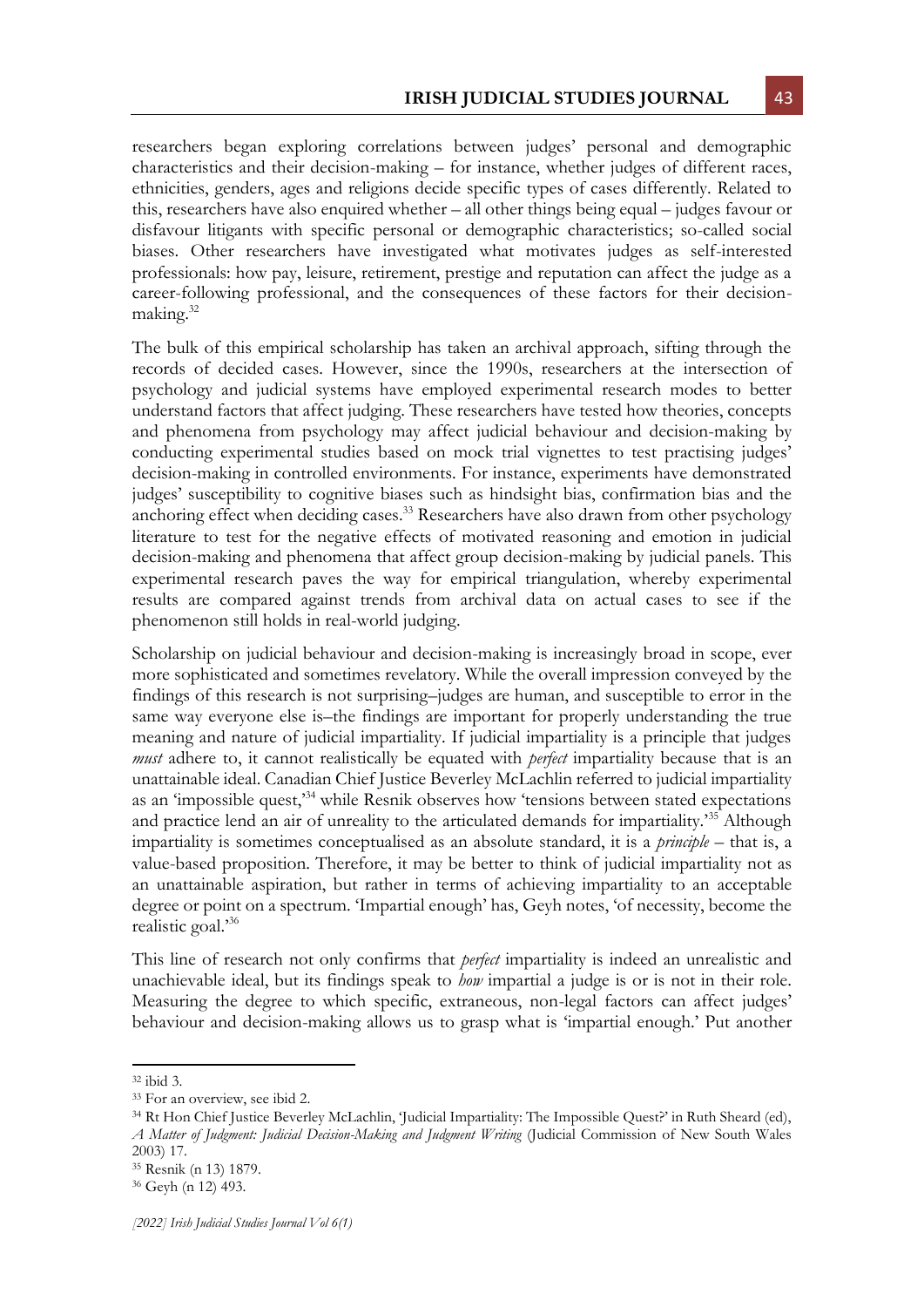way, this empirical scholarship helps to tease out what is acceptable and what is unacceptable of judges on the bench.

Judges often correctly acknowledge their inevitable imperfections, allowing them to improve their craft by addressing the factors that may be at play when they sit on the bench. To offer one example, New South Wales Court of Appeal judge David Ipp noted that the duty of judges is to '*suppress* their preconceptions and leanings of the mind [emphasis added].'<sup>37</sup> Here, Judge Ipp accepts judges unavoidably have these preconceptions and leanings of the mind to begin with: the aim is to acknowledge and manage them rather than eradicate them altogether. This evinces the idea that the aim of judiciaries (and, by extension, the Judicial Council) should be to *proactively tackle partiality*, and to do so in a meaningful, tangible sense. Put simply, impartiality must be worked on. Some suggestions in this regard are made in the final section of this article.

#### **Judicial Analytics**

Legal realist and associate justice of the US Supreme Court Oliver Wendell Holmes remarked in 1897 that '[f]or the rational study of the law the black-letter man may be the man of the present, but the man of the future is the man of statistics.'<sup>38</sup> In the last decade or so, new legal technology tools have made Holmes' vision a reality, helping lawyers and their clients statistically analyse their chances of success or otherwise, allowing them to better predict case outcomes before particular judges in particular courts against particular lawyers on the opposite side. These tools have had a growing and transformative effect on litigation practice in other jurisdictions in certain areas of law.<sup>39</sup>

Driven by big data, machine learning and natural language processing, judicial analytics tools such as Lex Machina, Premonition, Ravel Law and Solomonic (to name a few) assist lawyers to make all-important calls for their clients on whether to settle or proceed to trial, and what arguments to run if they do go to trial. These tools promise to relieve lawyers from having to rely on intuition, experience or anecdotal evidence and rather, base their litigation strategy on statistical insights into judicial behaviour derived from highly-sophisticated mining and aggregation of past data from the courts.

This technology appears to be at the cusp of infiltrating the legal market in Ireland,<sup>40</sup> with at least one international law firm with a presence in Ireland using predictive tools to identify trends and patterns in judicial decision-making.<sup>41</sup> Some judicial analytics start-up companies

<sup>37</sup> David Ipp, 'Judicial Impartiality and Judicial Neutrality: Is There a Difference?' (2000) 19 Australian Bar Review 212, 212.

<sup>38</sup> 'The Path of the Law' (1897) 10 Harvard Law Review 457, 469.

<sup>39</sup> For an overview, see Jena McGill and Amy Salyzyn, 'Judging by Numbers: Judicial Analytics, the Justice System and Its Stakeholders' (2021) 44 Dalhousie Law Journal 249.

<sup>&</sup>lt;sup>40</sup> See Hannah Gallagher, 'The Deployment of Big Data Analytics Technologies in Law Firms in Ireland and the Potential Impact on the Future Delivery of Legal Services: Risks and Solutions' (2020) 19 Hibernian Law Journal 45, 53–54; Mary Hallissey, 'Use Data Analytics to Swerve Poor Litigation Decisions, Lawyers Urged' (*Law Society Gazette*, 6 October 2020) <https://www.lawsociety.ie/gazette/top-stories/use-data-analytics-toswerve-poor-litigation-decisions-lawyers-urged> accessed 11 January 2022; Rónán Kennedy, 'Algorithms, Big Data and Artificial Intelligence in the Irish Legal Services Market' (Oireachtas Library & Research Service 2021) Library & Research Service Spotlight 2 14–15.

<sup>41</sup> Pinsent Masons, 'Pinsent Masons Partners with Solomonic to Develop IP Disputes Analytics Module' (29 October 2019) <https://www.pinsentmasons.com/about-us/announcements/pinsent-masons-partners-withsolomonic-to-develop-ip-disputes-analytics-module> accessed 11 January 2022.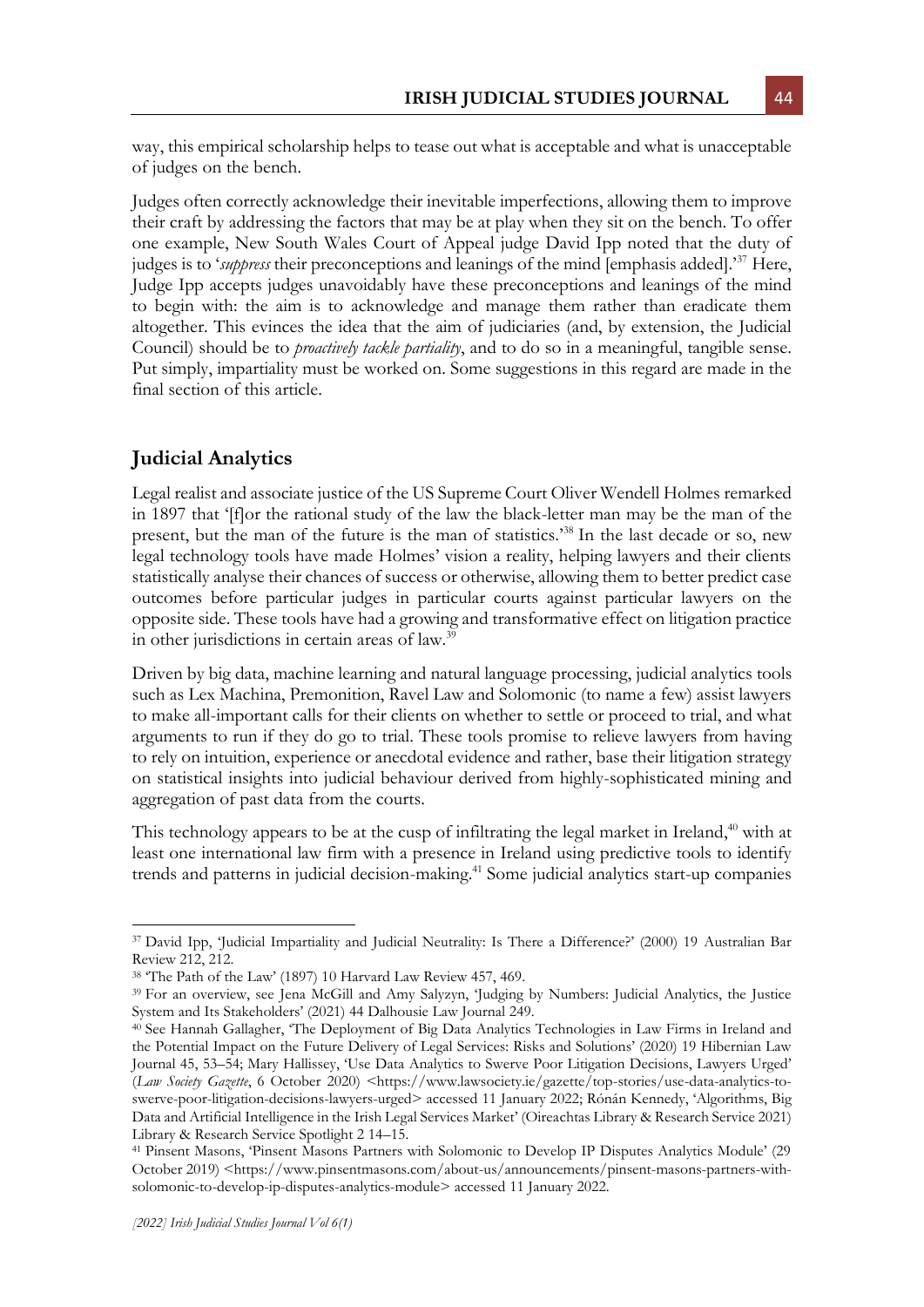are developing their presence in Ireland.<sup>42</sup> One Irish solicitor predicts that once there are a few products being used by Irish lawyers, then there will be a 'cascade effect … [t]he bigger firms, those with the resources, will do it first.<sup>43</sup> If experiences in other jurisdictions are anything to go by, it seems inevitable that the Irish legal professions will not be oblivious to market forces and Irish solicitors and barristers will probably employ these tools more and more in the near future in a bid to be more categoric and certain in their advice to their clients.

This has consequences for the Irish judiciary and for how judicial impartiality is perceived. Trends in Irish judges' propensities and predilections to decide certain types of cases in certain ways will become readily available and scrutinised by Irish lawyers (and, perhaps, interested members of the public and the media). As with any emerging technology, imperfections and errors will inevitably occur. Some tools may prove to be unreliable, poorly developed and unable to capture nuances in individual cases, particularly in their early iterations. Some lawyers may use such tools improperly and crudely rely on the results they generate all too readily.

Nevertheless, judicial analytics tools will become unavoidably attractive to litigators looking to gain an advantage over their competitors in the Irish legal services market, and they will improve and become more powerful as more and more data about the work of courts becomes available. To offer just one example, with the shift to online hearings during the COVID-19 pandemic, and audio-visual recordings of court proceedings, developers of judicial analytics tools may extend the reach of their datasets beyond written judgments to analysing trends during oral argument: for instance, automatically generated transcripts of recorded hearings could reveal patterns in the nature and frequency of individual judges' questions from the bench.

The Irish judiciary ought to be aware of how this nascent technology may affect how lawyers engage with the Irish court system, who in the not-too-distant-future will likely be armed with detailed information about individual judges' past performance and information about which judges are statistically more likely to be friendlier to their client's case than other judges are. Although it is entirely premature to suggest that litigation analytics will damage the Irish judiciary's reputation, experience elsewhere suggests that such tools have the potential to affect perceptions of judicial impartiality.

In 2016, a French tax lawyer and AI-specialist published data on his website about French immigration judges' decision-making trends on applications for asylum. The data highlighted wide discrepancies between individual judges on whether to grant asylum seekers asylum in France. Some judges rejected asylum seekers' claims nearly 100% of the time while others, even colleagues on the same courts, had very low rejection rates.<sup>44</sup> This probative research, a prototype judicial analytics tool of sorts, raised concerns of a lack of judicial impartiality on the French bench.<sup>45</sup> It also provoked criticism by some French judges, who challenged this

<sup>42</sup> For example, Premonition, an AI service that mines information to present litigators' winning percentages before specific judges, has an Irish director. See, also, courtdesk.com

<sup>43</sup> David Cowan, 'The Prediction Predilection' (2019) 113 Law Society Gazette 48, 51. However, one commentator notes that such tools may be of lesser value in Ireland than in other jurisdictions because judges are assigned cases late into the litigation process during a morning call over. Gallagher (n 40) 49.

<sup>44</sup> The data was published on a website, Supralegem.fr, which has since been closed down. Some of the data from this analysis remains available online. Supra Legem, 'The Impartiality of Some French Judges Undermined by Machine Learning' (19 December 2016) <https://medium.com/@supralegem/the-impartiality-of-somejudges-undermined-by-artificial-intelligence-c54cac85c4c4#.yfo64554t> accessed 12 January 2022. <sup>45</sup> ibid.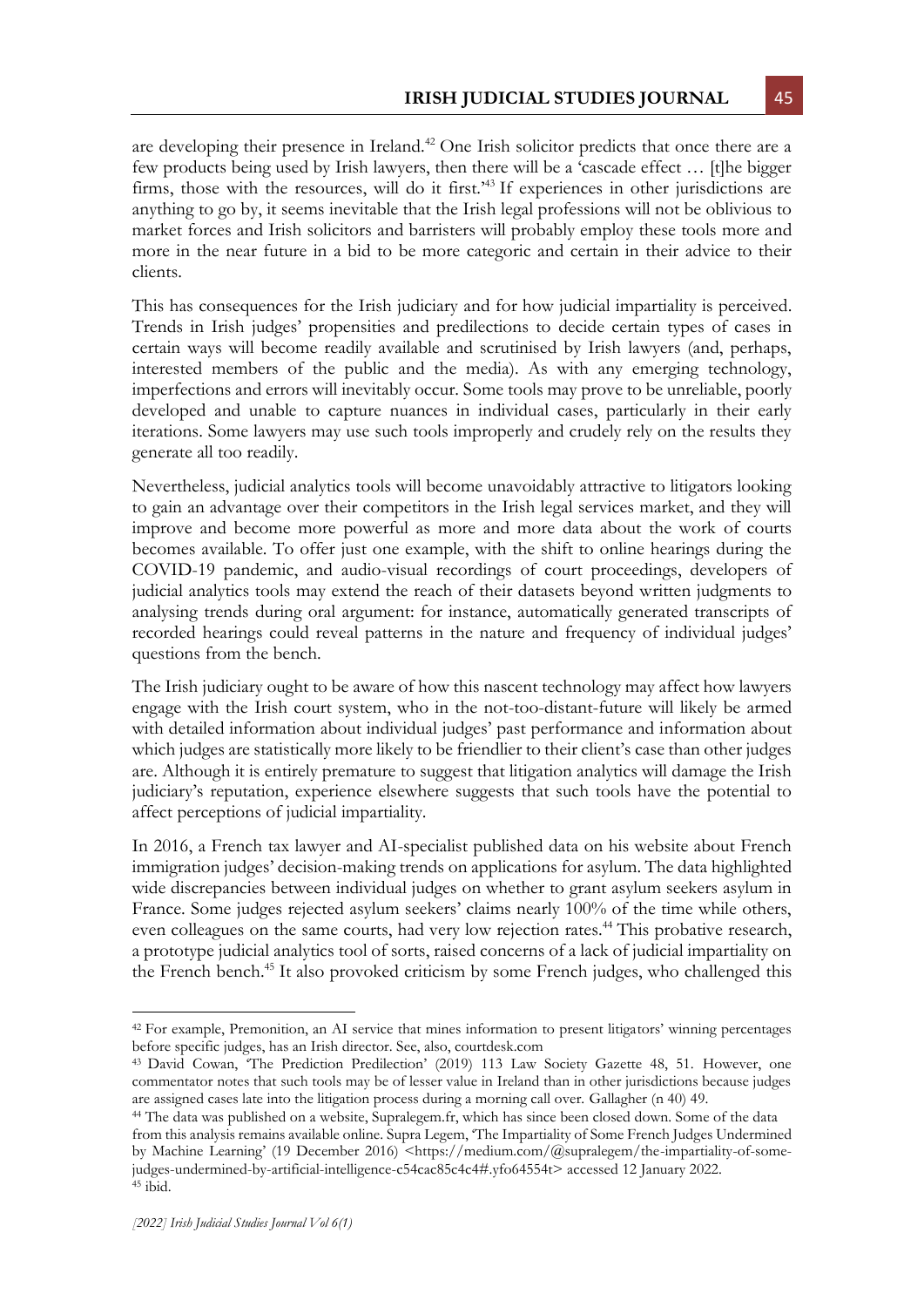interpretation of the data and expressed concern that judicial independence had been compromised by naming individual judges.<sup>46</sup> The official response was sweeping: the French parliament passed Article 33 of the Justice Reform Act in 2019, effectively banning judicial analytics tools in France altogether where they are designed to evaluate, analyse, compare or predict the behaviour of individual judges, the first such ban in the world.<sup>47</sup> The maximum sentence for this offence is five years in prison.<sup>48</sup> The Constitutional Council of France considered the constitutionality of Article 33 of the Justice Reform Act before it passed into law.<sup>49</sup> Arguments contesting the constitutionality of the law included that it inhibited access to information about the judiciary and limited public scrutiny and debate. However, the Council found that judicial analytics may lead to 'pressure or strategies of choice of jurisdiction likely to alter the functioning of justice' and that the law 'did not adversely affect the right to a fair and equitable procedure' in French courts.<sup>50</sup>

The French law banning judicial analytics raises significant questions about how, and to what extent, such tools ought to be regulated, particularly given that they will likely become less costly and increasingly accessible to lawyers, researchers and the wider public over time.

How do these developments affect how we conceptualise the principle of judicial impartiality? McGill and Salyzyn argue that at a broad, systemic level, 'mainstreamed judicial analytics tools may change the kind and quantity of critiques of judges and the justice system. Both the impartiality and competence of judges are potential targets.'<sup>51</sup> They further note that should judicial analytics tools reveal trends of entirely superfluous extra-legal factors affecting judicial decision-making, then 'it will be difficult for a justice system committed to judicial impartiality ... to simply ignore this information.<sup>52</sup> Public perceptions may also be affected if they have ready access to this type of information, however flawed or lacking in nuance it may be.

Judicial analytics tools may also introduce a new dynamic in individual litigants' bids to disqualify individual judges from hearing a case for objective or apprehended bias. If a litigant comes to court armed with statistical information generated by judicial analytics tools about the presiding judge's consistent propensity to disfavour a particular type of litigant in a particular type of case, then arguably that information ought to be considered. Although litigants alleging objective or apprehended bias face a heavy burden of proof, and apprehended bias is a matter of perception, judicial analytics tools 'have the potential to ease the burden.'<sup>53</sup>

The Irish judiciary may well be forced to respond to these challenges in the near future.

<sup>46</sup> Michaël Benesty, 'The Judge Statistical Data Ban - My Story - Michaël Benesty' (*Artificial Lawyer* 7 June 2019) <https://www.artificiallawyer.com/2019/06/07/the-judge-statistical-data-ban-my-story-michael-benesty/> accessed 12 February 2022.

<sup>&</sup>lt;sup>47</sup> For analysis of this measure, see Malcolm Langford and Mikael Rask Madsen, 'France Criminalises Research on Judges' (*Verfassungsblog*, 22 June 2019) <https://verfassungsblog.de/france-criminalises-research-onjudges/> accessed 12 January 2022.

<sup>&</sup>lt;sup>48</sup> Aside from the issue of litigation analytics, it is also important to note that the law also effectively prohibits scholarship on the French judiciary altogether, insofar as individual judges and their decisions must not be identified or analysed. This is a regressive, overbroad, and wholly disproportionate step, and a disservice to the ideals of transparent, better-quality justice.

<sup>49</sup> Décision n° 2019-778 DC, Conseil Constitutionel.

<sup>50</sup> ibid paras 93-94.

<sup>51</sup> McGill and Salyzyn (n 39) 266.

<sup>52</sup> ibid 268.

<sup>53</sup> ibid 265.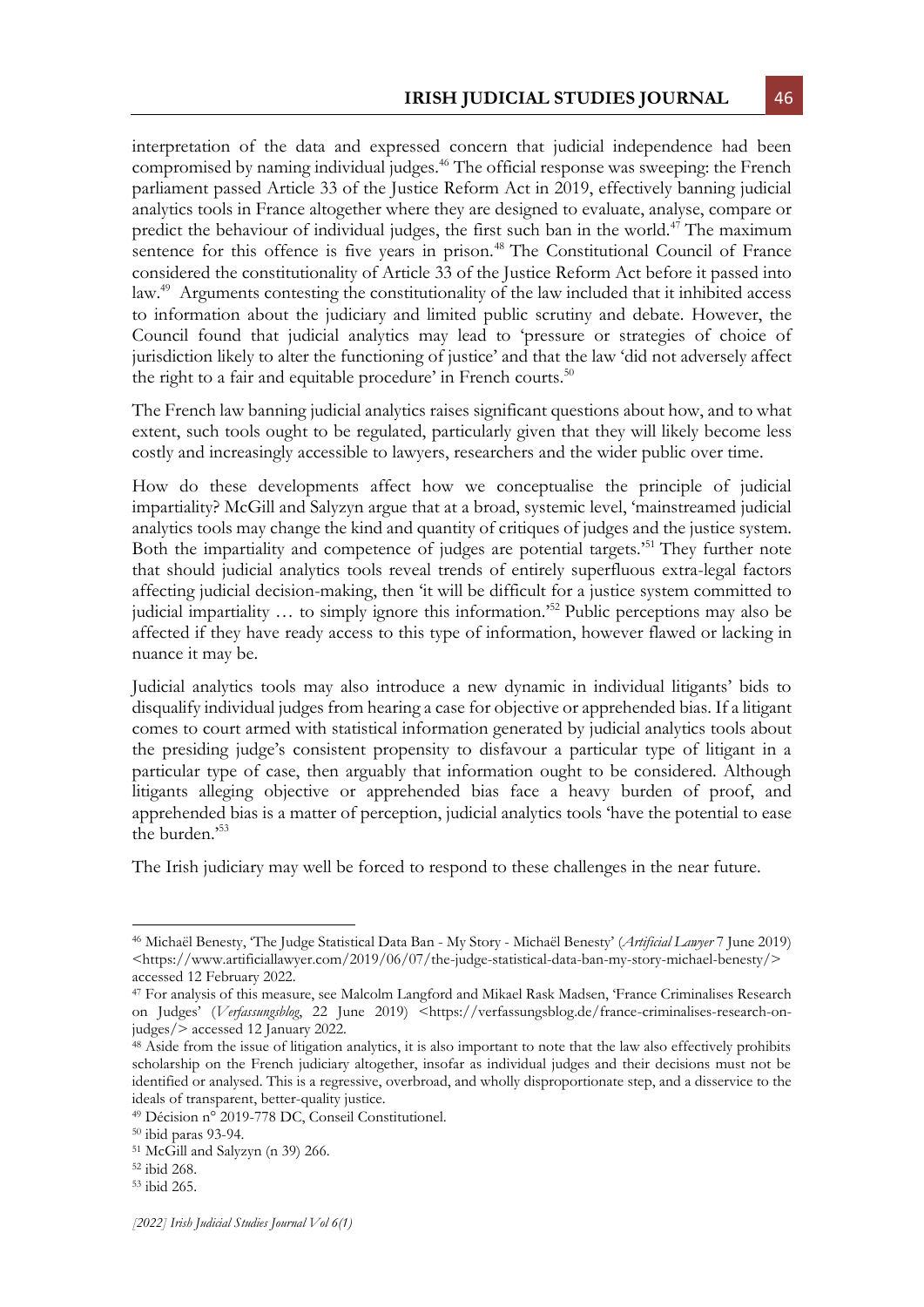#### **Media and Public Perception of Judicial Impartiality**

Aside from the increase in empirical research and the proliferation of judicial analytics tools, there is also increased scrutiny of judges through media coverage and social media commentary. Lord Neuberger, while President of the UK Supreme Court, observed in 2015 that, alongside academic scrutiny, 'our work is now being discussed far more by politicians, journalists, and indeed members of the public.'<sup>54</sup> He identified some catalysts for this development: the increased ease of communication, judges being asked to determine more public policy issues, and increasing powers of executive branches of government.<sup>55</sup> Two years later, media criticism of courts became headline news in its own right when The Daily Mail ran their now-infamous story about the UK Supreme Court's judgment in *R (Miller) v Secretary of State for Exiting the European Union,* <sup>56</sup> with the headline and sub-headline: 'Enemies of the people: Fury over 'out of touch' judges who have 'declared war on democracy' by defying 17.4m Brexit voters and who could trigger a constitutional crisis<sup>57</sup>

Of course, this is just one high-profile example of media criticism of judges and their decisions. Earlier examples include the then UK Home Secretary David Plunkett using a newspaper column to opine that 'it's time for judges to learn their place.<sup>558</sup> Other columnists have directed criticisms towards individual judges–for example, one columnist described Lady Justice Hale as 'the marriage wrecker,' for her views on gay partnership, heterosexual cohabitation and divorce. <sup>59</sup> Former US President Donald Trump's presidency was characterised by regular criticism of individual judges in the media.<sup>60</sup> Senator Ted Cruz wrote an editorial describing the US Supreme Court's decisions endorsing same-sex marriage and upholding the Affordable Care Act as 'brazen,' 'lawless' and that the Court's 'hubris and thirst for power have reached unprecedented levels.<sup>'61</sup>

Criticism of individual judges and courts and their decisions in this vein is a double-edged sword. On the one hand, it may be considered a healthy manifestation of a well-functioning democracy, reflecting robust protection of freedom of expression for media outlets and the public more broadly. On the other hand, criticism of this ilk raises concerns for judicial independence and judges' latitude to decide cases impartially, particularly if that criticism is irrational, outrageous or unjustified in some way. UK Supreme Court judges, for instance, expressed misgivings about the tenor of the 'Enemies of the people' headline and article. Lord Neuberger commented, 'some of what was said was undermining the rule of law ... if without good reason the media or anyone else undermines our judiciary that risks undermining society.'<sup>62</sup>

<sup>54</sup> Lord Neuberger, '"Judge Not, That Ye Be Not Judged': Judging Judicial Decision-Making"' (2015) 29 FA Mann Lecture.

<sup>55</sup> ibid.

<sup>56</sup> [2017] UKSC 5.

<sup>57</sup> Daily Mail, 4 November 2016.

<sup>58</sup> David Plunkett, 'It's Time for Judges to Learn Their Place' *News of the World* (23 February 2003).

<sup>59</sup> Melanie Phillips, 'The Marriage Wrecker' *Daily Mail* (13 November 2003).

<sup>60</sup> 'In His Own Words: The President's Attacks on the Courts | Brennan Center for Justice' <https://www.brennancenter.org/our-work/research-reports/his-own-words-presidents-attacks-courts> accessed 6 January 2022.

<sup>61</sup> Ted Cruz, 'Constitutional Remedies to a Lawless Supreme Court' [2015] National Review.

<sup>62</sup> 'BBC Radio 4 - Today' (16 February 2017).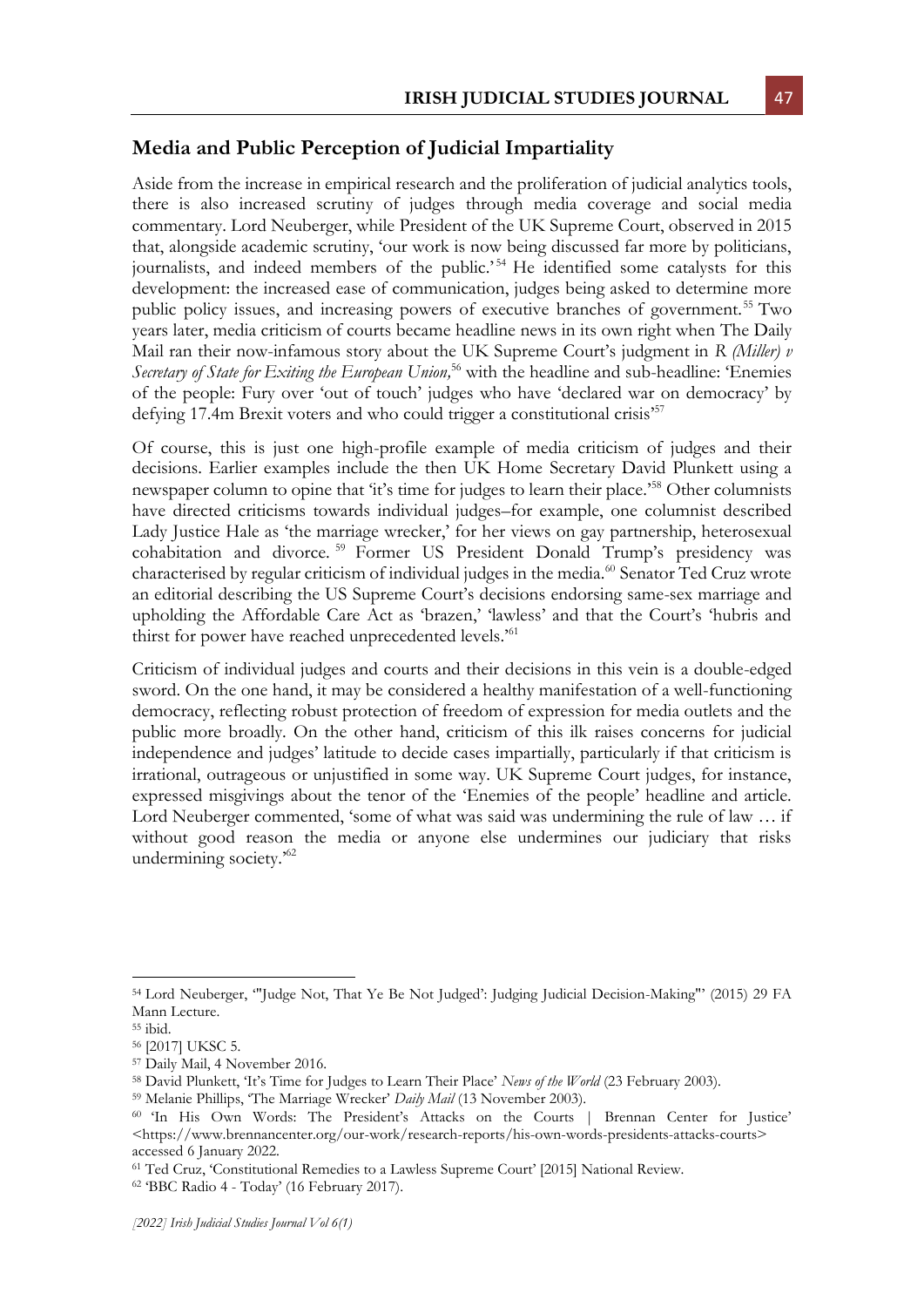The Irish judiciary is also the subject of more commentary and scrutiny than ever before by the media and on social media,<sup>63</sup> albeit media commentary and coverage to date is generally expressed in more sober and less virulent terms than it is in other jurisdictions.<sup>64</sup> There is increased reportage and commentary of judicial proceedings and decisions, <sup>65</sup> and on institutional issues such as ongoing reforms of judicial appointments and disciplinary processes.<sup>66</sup> For instance, it is reasonable to suggest that the recent controversy and media coverage surrounding Mr Justice Seamus Woulfe's attendance at an Oireachtas Golf Society dinner during the COVID-19 pandemic and the investigation that followed caused at least some damage to the public's perception of the judiciary's ability to deal with matters of alleged judicial misconduct.

The use of social media to live report on ongoing legal proceedings is also a recent phenomenon, leading to new practice directions on the use of cameras and electronic devices in courts, including limiting the use of live text-based communications during court proceedings to bona fide members of the news media profession or professional legal commentators.<sup>67</sup>

Because the media, in all its guises–press, television, radio, online discourse and social media platforms–is a filter for how the public receive information about the work of courts, the nature and tenor of media coverage and social media commentary may, in and of itself, have some influence over the public's perceptions of judicial conduct and individual judges' impartiality (or lack thereof). Research demonstrates, unsurprisingly, that members of the public who perceive court proceedings to be largely legalistic tend to offer more positive assessments of the courts. $68$  Given judges, courts and their decisions are in the media and social media spotlight more than ever before, this concomitantly increases the media and social media's power to influence public attitudes on the work of judges.

This challenges traditional conceptions that people are socialised to subscribe to the 'myth' that courts rely on legalism and objectivity.<sup>69</sup> Casey observed that this myth relies on courts' ability to stay *out* of the public eye: courts' 'invisibility and distance from the mass public

<sup>63</sup> O'Donnell CJ recently commented on the proliferation of commentary about Irish judges on social media, see further Shane Phelan, 'Judges Have Become an 'Easy Target' for Social Media Flak, Says Incoming Chief Justice' *Irish Independent* (17 June 2021) <https://www.independent.ie/irish-news/courts/judges-have-becomean-easy-target-for-social-media-flak-says-incomingchief-justice-40548434.html> accessed 12 February 2022.

<sup>64</sup> For a history on criticism, see Mary Kotsonouris, 'Criticising Judges in Ireland' (2001) 2 Judicial Studies Institute Journal 79.

<sup>65</sup> For example, the extensive media reporting of the murder trial of two boys for the murder of 14-year-old Ana Kriégel in 2018 precipitated debate about how juvenile trials are contemporaneously reported by the media. For analysis, see further, Peo Mosepele, 'Should Ireland Prohibit the Contemporaneous Media Reporting of Juvenile Trials?' (2021) 1 Irish Judicial Studies Journal 71.

<sup>&</sup>lt;sup>66</sup> For analysis of judicial appointments processes, see, for example, Dermot Feenan, 'Judicial Appointments in Ireland in Comparative Perspective' (2008) 1 Judicial Studies Institute Journal; Dermot Feenan, 'Judicial Appointments in Ireland: Some Comparative Perspectives' in Eoin Carolan (ed), *Judicial Power in Ireland* (Institute of Public Administration 2018); Laura Cahillane, Tom Hickey and David Kenny, 'Submission to Joint Oireachtas Committee on Justice on Head of Judicial Appointments Commission Bill' (2021). For analysis of judicial disciplinary processes, see Laura Cahillane, 'Ireland's System for Disciplining and Removing Judges' (2015) 38 Dublin University Law Journal 55. Former Minister for Transport, Shane Ross, also regularly publishes opinion pieces about the judiciary and individual judges in the Sunday Independent and thejournal.ie.  $\overline{67}$  See Practice Directions SC18, HC80, CA11, CC20, DC10 on the use of cameras and electronic devices in court introduced in November 2018.

<sup>68</sup> Vanessa A Baird and Amy Gangl, 'Shattering the Myth of Legality: The Impact of the Media's Framing of Supreme Court Procedures on Perceptions of Fairness' (2006) 27 Political Psychology 597, 599.

<sup>69</sup> Christopher D Johnston and Brandon L Bartels, 'Sensationalism and Sobriety Differential Media Exposure and Attitudes toward American Courts' (2010) 74 Public Opinion Quarterly 260, 262.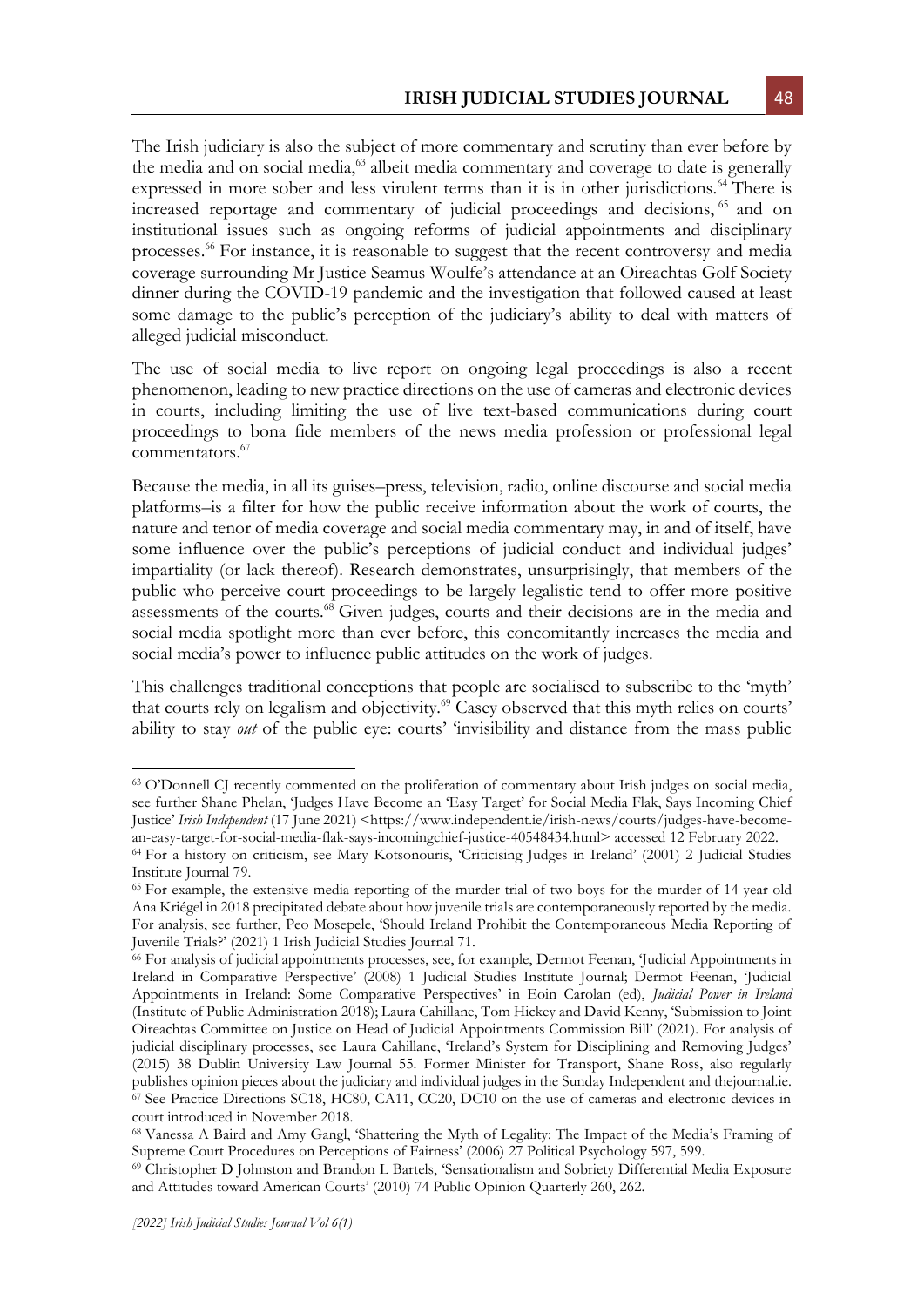sustain myth and thus legitimacy,' he noted.<sup>70</sup> That invisibility and distance has slowly but steadily been eroded through the proliferation of media coverage and social media commentary of courts, with consequences for the public's perception of judicial legitimacy. Specifically, the manner in which the media portrays courts and judges can influence the public's attitude towards judiciaries. One US study on the media's influence over public attitudes towards judges found that different types of media discussing the work of courts– sensationalist (ie, political radio and cable news) or sober (ie, newspapers and network news)– influenced individuals' attitudes towards those courts in different ways. Individuals exposed to sober media coverage on US courts were more positive in their evaluation of those courts than those who were exposed to media coverage from ideological, partisan and sensationalist sources. Of course, media coverage is a jurisdiction-specific issue, but nevertheless, there are perhaps indications that a milder version of this dynamic may well emerge in Ireland in due course.

Given that there is more media coverage and social media commentary of the work of courts, and the tone of that coverage can affect public perception of judges and their ability to decide cases impartially, then it is perhaps incumbent on judiciaries, including the Irish judiciary through the Judicial Council, to be more publicly engaged than they traditionally have been to date, to make the case to their public that they are doing all they can to do their job to the best of their ability. Of course, a delicate balance must be struck: individual judges staying out of the limelight is no bad thing, particularly when it comes to a judge's proper reticence to discuss or comment on specific legal proceedings. However, there is perhaps a different dynamic at an institutional level. Johnston and Bartels argue that 'the more people know about the courts, the more positive their impressions of court procedures and outputs become,<sup>71</sup> and point to empirical evidence to support their claim. Citizens who receive more good quality information about the work of courts may be more likely to view those courts favourably.<sup>72</sup> Put simply, '[t]o know the Court is to love it.<sup>73</sup> Indeed, Frank Clarke's tenure as Chief Justice epitomised this, characterised by increasing public engagement and raising the public profile of the Supreme Court—the most vivid example, perhaps, being the first live broadcast of proceedings in the Supreme Court in 2017.<sup>74</sup> The Supreme Court also sat in different cities during his tenure, and he also led the Court in conversations with secondary-school pupils around the country.<sup>75</sup>

The Judicial Council ought to carefully consider how they address the challenges posed by more diverse, probative and critical media coverage and social media commentary of Irish courts. The Council is, after all, tasked with *promoting* judicial impartiality and public confidence in the judiciary.<sup>76</sup> Promotion, in this sense, is not necessarily merely confined to promoting these principles internally to the judges themselves, but also to promote them externally to the public, by explaining how the Irish judiciary goes about its work, how judges are trained and disciplined, and what specific initiatives are being taken to achieve excellence and high standards of judicial conduct, including judicial impartiality.

<sup>75</sup> Irish Supreme Court, 'Annual Report' (2018) 72–80.

<sup>70</sup> Gregory Casey, 'The Supreme Court and Myth: An Empirical Investigation' (1973) 8 Law & Society Review 385, 387.

<sup>71</sup> Johnston and Bartels (n 69) 261.

 $72$  ibid.

<sup>73</sup> ibid 263.

<sup>74</sup> Mary Carolan, 'Supreme Court Live: Ireland Broadcasts Judgments for First Time' *The Irish Times* (24 October 2017)<https://www.irishtimes.com/news/crime-and-law/courts/supreme-court/supreme-court-live-irelandbroadcasts-judgments-for-first-time-1.3266220> accessed 13 January 2022.

 $76$  S7(1)(a) and (f) of the 2019 Act respectively.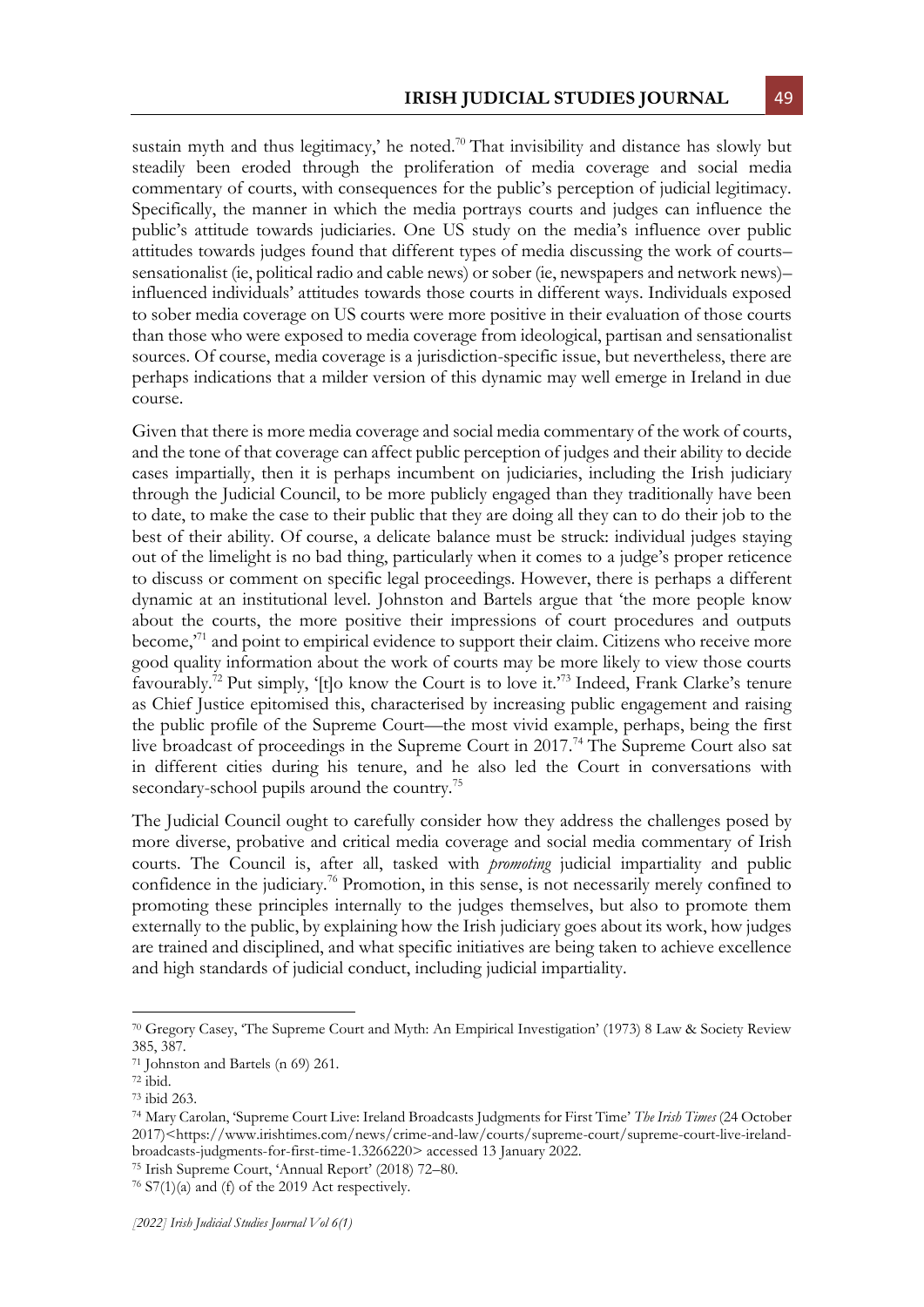# **The Judicial Council's Role in Promoting and Maintaining Judicial Impartiality**

The first formative years since the establishment of the Judicial Council are, of course, fundamentally important to how it will operate to fulfil its statutory functions into the future. The Council's work in its first two years has necessarily concentrated on forming the committees required under the  $2019$  Act,  $77$  and on preparing and adopting guidelines, procedures and mechanisms required by the Act within stipulated time periods.

The Council will soon enter a second phase once these statutory obligations are complete. The Council and its committees will then have an opportunity to take stock, to engage in a broader consideration of how it can best achieve its general functions set out in s 7(1) of the 2019 Act into the future. It is suggested that this should include giving consideration to the nature and scope of judicial impartiality, and how best to support judges in upholding and exemplifying it now and into the near-future. Indeed, the Act expressly sets out that the Council's function is to *maintain* high standards of judicial conduct. This requires the Council to attend to the matter on an ongoing basis, and should involve foreseeing what may undermine or threaten high standards of judicial conduct in the future.

Of course, this specific function of the Council and the Judicial Conduct Committee should not be viewed in isolation and rather, should be considered harmoniously alongside the other functions set out in s 7(1) of the 2019 Act. In particular, the Council's other functions to 'promote and maintain … (a) excellence in the exercise by judges of their judicial functions … d) continuing education of judges' and '… (f) public confidence in the judiciary and the administration of justice' all closely link to promoting and maintaining high standards of judicial conduct and to assist judges in upholding and exemplifying judicial impartiality.

To truly *maintain* high standards of judicial conduct in its second operational phase, the Judicial Council ought to reflect on the specific, contemporary challenges the Irish judiciary faces such as those identified here: a) empirical research on judicial behaviour and decisionmaking, b) the likely proliferation of judicial analytics tools in the Irish legal services market and its consequences for how lawyers interact with, and perceive the Irish judiciary, and c) more probative and critical media coverage and social media commentary of individual cases, individual judges and the Irish judiciary as a collective. Each challenge presents obstacles, sometimes overlapping, to how individual judges, and the judiciary as a collective, perform and convey impartiality. A common thread running through each of these challenges is that each can suggest or reveal, to varying degrees of accuracy, flaws in judges' work that may point to an actual lack of judicial impartiality or give rise to such a perception.

In order for judges to truly uphold judicial and exemplify impartiality, it is better for the Council to help judges achieve the 'realistic goal' of being 'impartial enough,' as Geyh put it, by identifying flaws in the judicial process and in their decision-making by giving judges whatever supports, education, technology tools and information that may be required to mitigate those flaws. Such an approach is more likely to achieve better standards of judging than reflexively acclaiming judicial impartiality as a counsel of perfection that judges must adhere to. In their ongoing review of judicial impartiality, the Australian Law Reform

<sup>77</sup> The committees are the Judicial Studies Committee, the Personal Injuries Guidelines Committee, the Sentencing Guidelines and Information Committee, the Judicial Support Committee and the Judicial Conduct Committee.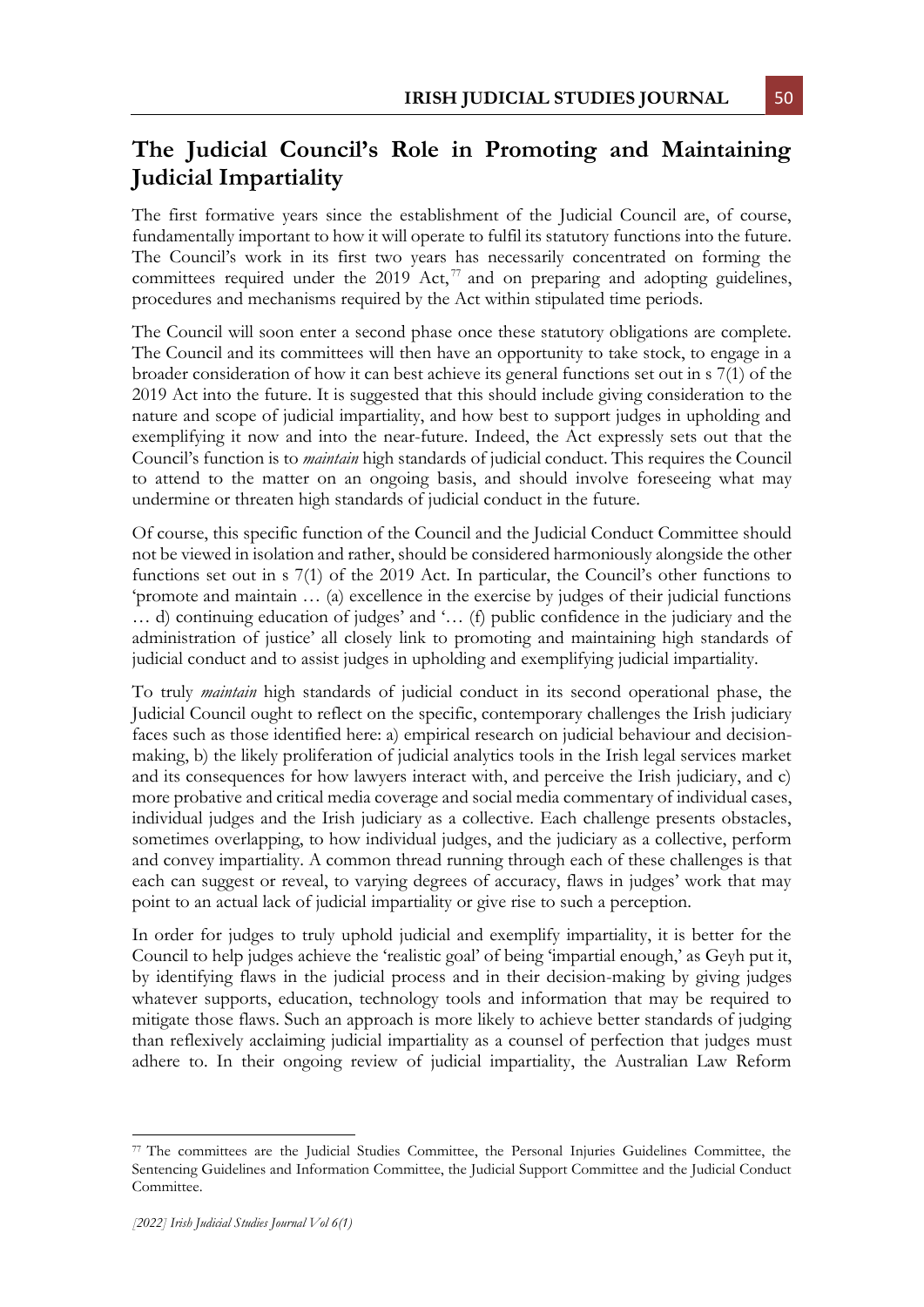Commission suggests a process of reframing the expectations put on judges, focussed on 'supporting impartiality' as follows:

Rather than the 'good judge' being one who is peculiarly resistant to bias, steps a judge takes to acknowledge and mitigate bias and the appearance of it should be seen as positive contributions to upholding impartiality … judges should be supported by systems and structures that prevent and mitigate, to the extent possible, challenges to impartiality arising, and properly equip judges to manage them when they inevitably do.<sup>78</sup>

The Commission suggests a 'degree of recalibration to reflect scientific understandings of the extent to which judges, even with their training, experience, and commitment to impartiality, can 'resist bias'.<sup>79</sup> At the heart of this incisive analysis is an acceptance of judges' imperfections and of the science that underpins our understanding of them, and how those imperfections must be worked on.

The Judicial Council could engage in funding external expert research on aspects of judging and judgecraft and court procedure that concern or affect judicial impartiality, and how it can be realised more fully by the Irish judiciary in light of the current and future challenges it faces.<sup>80</sup> Such research ought to be tailored to inform the experiences of Irish judges, present and future, on how they can best perform and convey judicial impartiality in Irish courts, based on extant empirical evidence. This research could lead to recommendations on how to improve judges' efforts to uphold and exemplify judicial impartiality. For instance, judicial training and education programmes could specifically address contemporary understandings of the nature and scope of judicial impartiality and could integrate empirical evidence on judges' susceptibility in multiple jurisdictions and in different judging contexts to a variety of errors, biases and prejudices that affect their behaviour and decision-making. Encouragingly, some efforts appear to have been made recently in this regard.<sup>81</sup> In other jurisdictions where judicial training is more advanced, experimental studies using mock trial vignettes have facilitated judges' meaningful self-reflection on their judging practice. To give some examples, US researchers Chris Guthrie, Jeffrey Rachlinski and Andrew Wistrich have a long track record of incorporating controlled experimental studies on judicial decision-making into judicial training days and conferences for US judges at state court and federal level,<sup>82</sup> as well as for specialist judges in administrative law<sup>83</sup> and bankruptcy law.<sup>84</sup> This line of research has branched out to other jurisdictions including Slovenia where judges participated in a

<sup>78</sup> Australian Law Reform Commission, 'Judicial Impartiality: Consultation Paper' (2021) CP 1 6. <sup>79</sup> ibid.

<sup>80</sup> The Australian Law Reform Commission's report on judicial impartiality is an impressive, comprehensive precedent in this regard. Australian Law Reform Commission, 'Review of Judicial Impartiality' <https://www.alrc.gov.au/inquiry/review-of-judicial-impartiality/> accessed 14 January 2021.

<sup>81</sup> Mary Carolan, 'New to the Bench: Judges to Be Trained for the First Time' *The Irish Times* (17 September 2021) <https://www.irishtimes.com/news/crime-and-law/new-to-the-bench-judges-to-be-trained-for-thefirst-time-1.4676043> accessed 13 January 2022.

<sup>82</sup> See, for example, Chris Guthrie, Jeffrey J Rachlinski and Andrew J Wistrich, 'Inside the Judicial Mind' (2000) Cornell Law Review 777; Jeffrey J Rachlinski and Andrew J Wistrich, 'Gains, Losses, and Judges: Framing and the Judiciary' (2018) 94 Notre Dame Law Review 521; Chris Guthrie, Jeffrey J Rachlinski and Andrew J Wistrich, 'Blinking on the Bench: How Judges Decide Cases' (2007) 93 Cornell Law Review 1; Andrew J Wistrich, Chris Guthrie and Jeffrey J Rachlinski, 'Can Judges Ignore Inadmissible Information? The Difficulty of Deliberately Disregarding' (2005) University of Pennsylvania Law Review 1251.

<sup>83</sup> Chris Guthrie, Jeffrey J Rachlinski and Andrew J Wistrich, 'The" Hidden Judiciary": An Empirical Examination of Executive Branch Justice' (2009) Duke Law Journal 1477.

<sup>84</sup> Jeffrey J Rachlinski, Chris Guthrie and Andrew J Wistrich, 'Inside the Bankruptcy Judge's Mind' (2006) 86 Boston University Law Review 1227.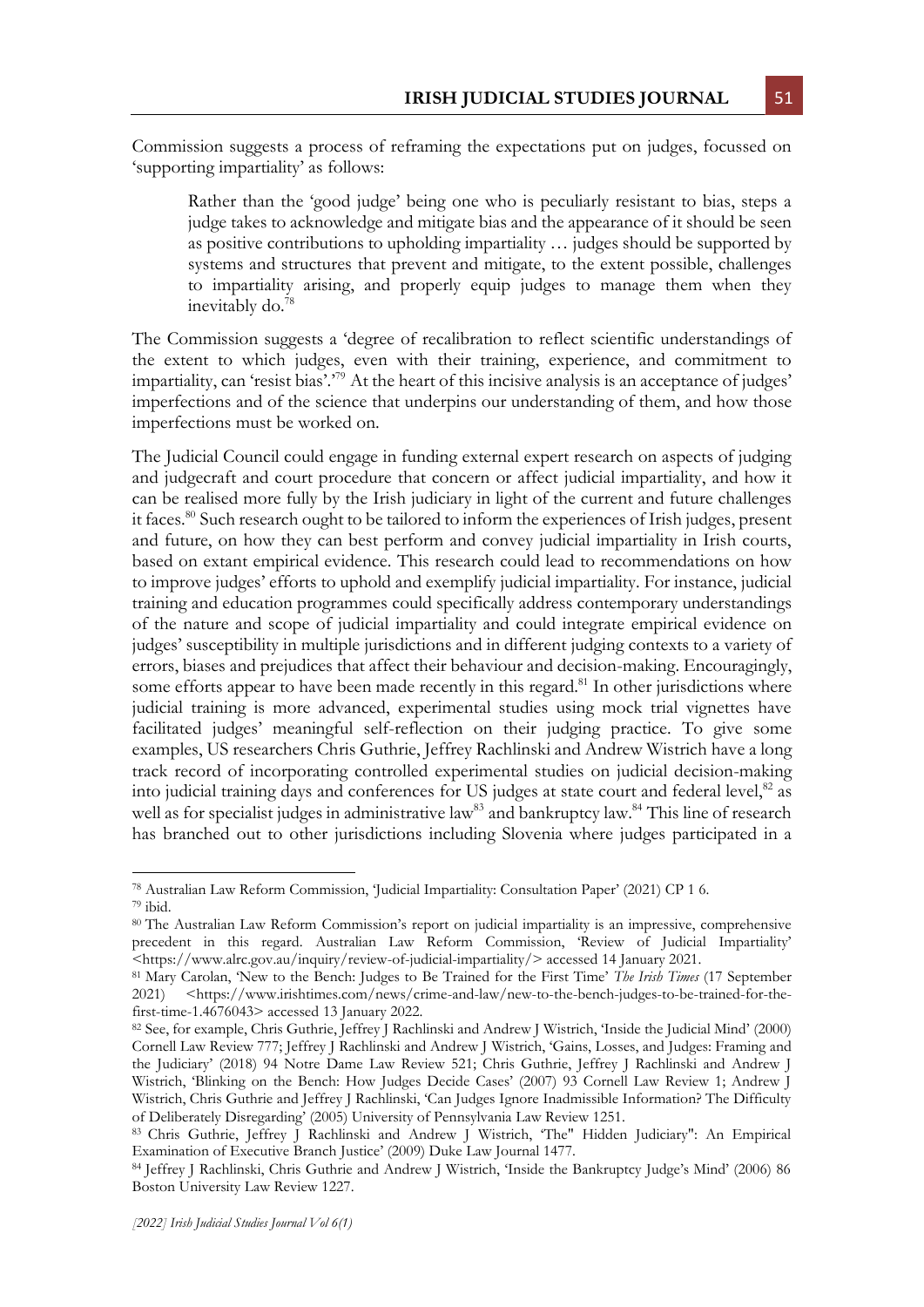series of workshops in 2019 exploring the effects of stereotyping and cognitive biases through experiments based on hypothetical cases.<sup>85</sup> A recent study investigated the effects of anchoring and the level of sympathy on judicial decision-making through an experiment that involved almost 300 judges from seven major jurisdictions (Argentina, Brazil, China, France, Germany, India, and USA).<sup>86</sup> The experiment was integrated into a variety of judicial training events and conferences hosted in these jurisdictions on themes such as 'law and neuroscience', 'how judges reason,' and 'behavioural law and justice: aspects of negotiations and decision-making'. The author of this article delivered a training conference to judges on the First-tier Tribunal for Scotland (Health and Education Chamber) in March 2022 incorporating vignettes to tease out issues regarding judges' susceptibility to cognitive biases. This mode of training will likely become increasingly popular, helping judges to learn from each other in a systematic way, based on data about their own performance in a controlled setting.

Leading judges, at home and abroad, agree on the link between training and its potential to improve judicial conduct. Former Chief Justice Frank Clarke observed that 'with enhanced training it may well be that there will be in the long run less complaints than might otherwise be the case [of judicial misconduct]' further noting that 'not every case of bad conduct can be put down to a lack of training but some can.<sup>87</sup> Lord Neuberger, speaking extra-judicially in 2015, suggested that 'the topic of subconscious bias, although in its infancy, should now achieve a more prominent position. …the time has come to address that thorny issue as part of judicial education.'<sup>88</sup>

Aside from training and education, judges may simply need more resources, more information, and more data about trends in their own performance on the bench in the cases that they decide. Judicial analytics tools technologies could be harnessed by the judiciary themselves. Rather than leave it exclusively to the lawyers to mine the data (however crudely), judges may also benefit from the insights that such tools have to offer in terms of understanding where discrepancies or inconsistencies in judging trends may arise. Indeed, armed with such information, they may be able to better explain why seemingly insidious trends occur and why they are entirely justified, as well as identifying certain trends in certain areas of law that may indicate that some work may need to be done to improve their approach. The opportunity that judicial analytics tools present to acquire this information, however sensitive it may be, ought not to be ignored.

Judicial processes and court rules can also be considered as levers to help improve judicial impartiality. To tackle cognitive errors, bifurcating court trials into different parts to combat confirmation bias, tweaking deliberation techniques to mitigate hindsight bias, and changing how numerical information is described and presented to reduce numerical errors in judging have all been suggested as ways to reduce the harmful effects of cognitive bias, and to improve judicial impartiality. <sup>89</sup> To tackle social biases, implicit bias testing and training, exposure to stereotype-incongruent information (which involves exposing decision-makers to positive examples of people to counter stereotypes), auditing judges' decisions for trends of bias, and subtle tweaks to court procedure have also all been suggested to remove harmful

<sup>85</sup> Mojca Plesničar, Katja Šugman Stubbs and Miha Hafner, 'Deconstructing the Objectivity of Judicial Decisions' (Annual Meeting of the Law & Society Association, Chicago, 2021).

<sup>86</sup> Of course, in the Irish context, this is a matter of continuing judicial education and falls to be considered by the Judicial Studies Committee, perhaps in tandem with the Judicial Conduct Committee.

<sup>87</sup> Frank Clarke, 'Keynote Address: Judicial Conduct in Ireland: A Framework Fit for Purpose?' (2021).

<sup>88</sup> Neuberger (n 54).

<sup>89</sup> For an overview, see Barry (n 31) 28–32 and 54–59.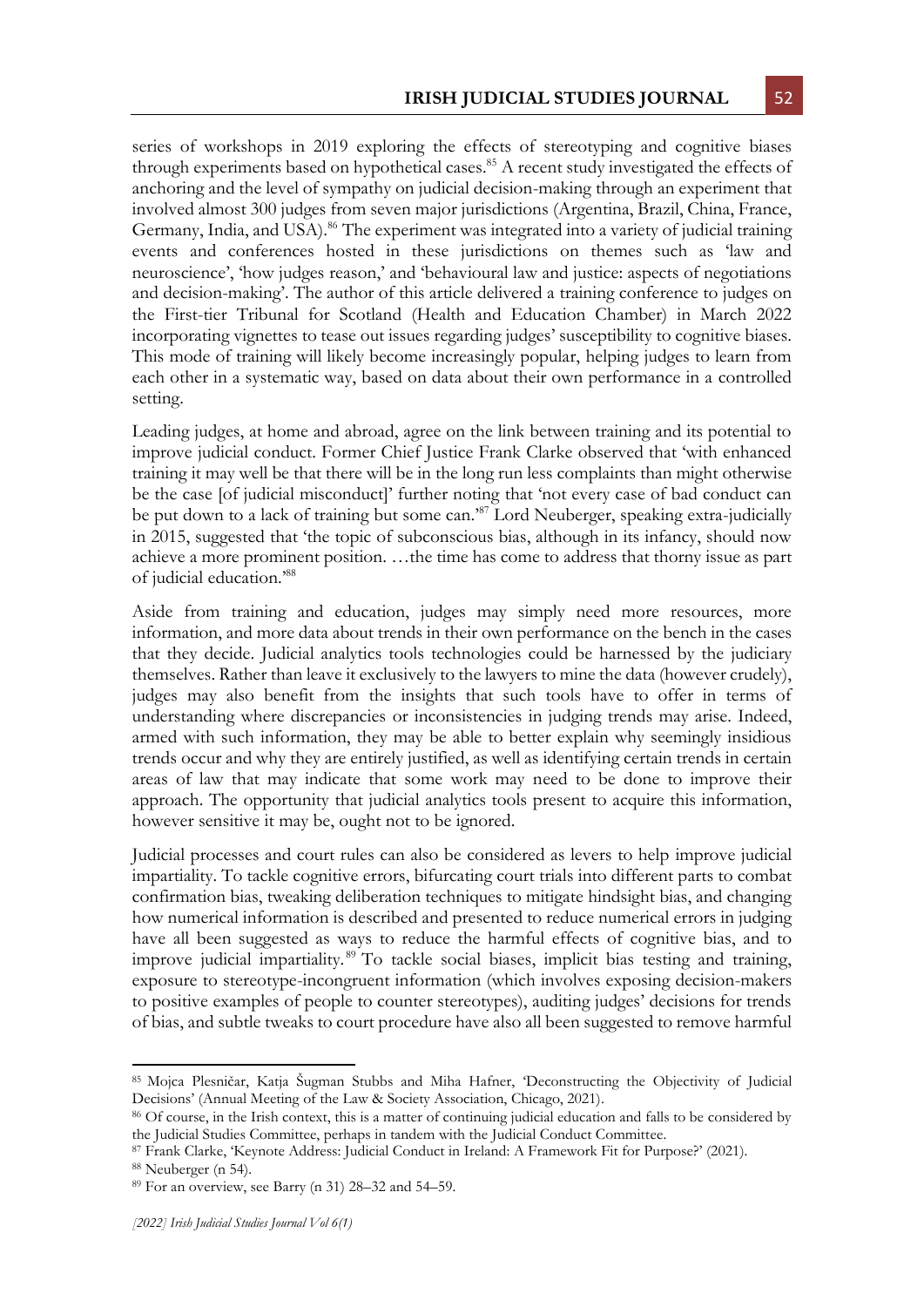consequences of social bias against particular litigant groups in judging.<sup>90</sup> Such interventions could be considered by the Council but, of course, interventions of this nature ought to be rigorously pre-tested before being implemented.

Finally, judges and commentators have rightly recognised that judicial impartiality is fundamental to the public's confidence in a judiciary, and to its legitimacy. Geyh's framework for understanding impartiality identifies a political dimension to judicial impartiality: the wider public is a crucial audience to whom judicial impartiality must be conveyed.<sup>91</sup> More probative and critical media coverage and social media commentary present unique challenges to judiciaries trying to perform impartiality from the bench. Recall that the Council's function is to *promote* high standards of judicial conduct and individual judges are required to *exemplify* judicial impartiality. Both of these convey the sense that a crucial part of judicial impartiality is to ensure that the public perceive and believe it.

To this end, public engagement ought to be high on the Council's agenda to clearly communicate the measures the Judicial Council and the Irish judiciary are taking to uphold and exemplify judicial impartiality. Despite recent controversy surrounding judicial conduct, the reality is that the Judicial Council, once all of its mechanisms and processes are fully operational, will very soon have a good story to tell. Indeed, on one level, the so-called 'Golfgate' episode undoubtedly served to highlight the urgent need for a properly and fullyfunctioning disciplinary process that the Judicial Council is currently working towards.

If research demonstrates that '[t]o know the Court is to love it' then it is incumbent on the Council to explain what it does, how it works, and how the judicial system improves as a result of its efforts. This is likely to persuade more members of the public than not, however sceptical they may be, that the Irish judiciary is striving to be better and to improve how it conducts itself, and that it is more accountable to the public than it has been in years past. Arguably, in its first, formative years, the Council perhaps has been less publicly-engaged than it could have been. To give one example, last year Irish judges participated in unconscious bias training employing role-playing exercises with the help of actors, apparently for the first time. This significant development, one that demonstrates the Irish judiciary's efforts to improve judicial impartiality, only emerged in public discourse through a story in the press by a leading legal journalist.<sup>92</sup> The Judicial Council could concentrate on developing its public profile through increased engagement with the media, more frequent coverage of its activities on its website, by developing social media channels and preparing multimedia content, to ensure that the public is informed about developments in the Irish judiciary. If '[t]o know the Court is to love it', it may even be time for the Judicial Council to start a conversation about whether we ought to follow the lead of the UK Court of Appeal and Supreme Court to offer live streams and YouTube recordings of oral argument.

At the narrower level of individual judges and how they conduct themselves in court, conveying impartiality can be quite subtle. For instance, a judge's demeanour and writing style can convey impartiality.<sup>93</sup> On the latter, Mr Justice Max Barrett's initiative to write litigant-friendly explainers of complex judgments is one laudable example of how judges can demystify the judicial process, helping to engender a sense that litigants have been treated

<sup>90</sup> For an overview, see ibid 183–185.

<sup>91</sup> Geyh (n 12).

<sup>92</sup> Carolan (n 81).

<sup>93</sup> For a fascinating exploration of how Australian judges 'perform' judicial impartiality through observational measures of their demeanour on the bench, see Kathy Mack and Sharyn Roach Anleu, 'Performing Impartiality: Judicial Demeanor and Legitimacy' (2010) 35 Law & Social Inquiry 137.